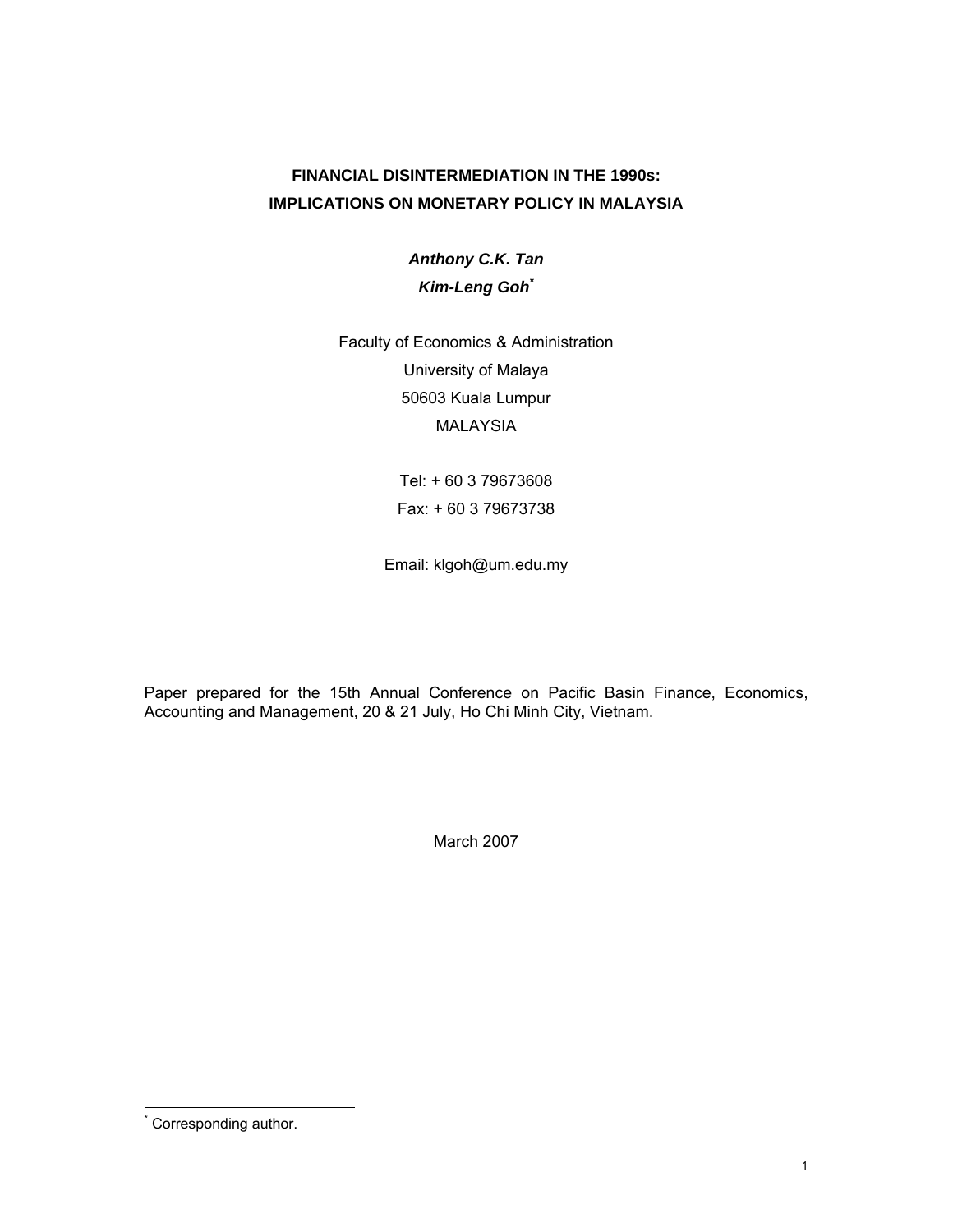# **FINANCIAL DISINTERMEDIATION IN THE 1990s: IMPLICATIONS ON MONETARY POLICY IN MALAYSIA**

## **ABSTRACT**

Evidence in the literature suggests that monetary policy appears to have less of an impact on real activity than it once had, and financial disintermediation offers a possible explanation. An increased financial disintermediation characterizes the Malaysia's financial system since the early 1990s. Using quarterly data from 1980:1 to 2005:4, we demonstrate that the dynamics of monetary transmission mechanism have changed significantly since the early 1990s. The increased financial disintermediation has contributed towards changes in the said transmission mechanism. A greater effectiveness of monetary policy prevails during the pre-1990:3 period, but the post-1990:3 period poses much difficulty for the conduct of monetary policy. Innovations in the financial market appeared to have led to lower output and price variability. Further, when the real interest rate is made a function of financial disintermediation, the real interest rate appeared to have lost its significance in influencing real variables in the post-1990:3 period. This study did not, however, find evidence in support of the significance of the real interest rate in affecting real variables through the direct financing channel via the capital market.

*Keywords*: bank lending channel, capital market, cointegration, VAR.

*JEL classification*: E44, E52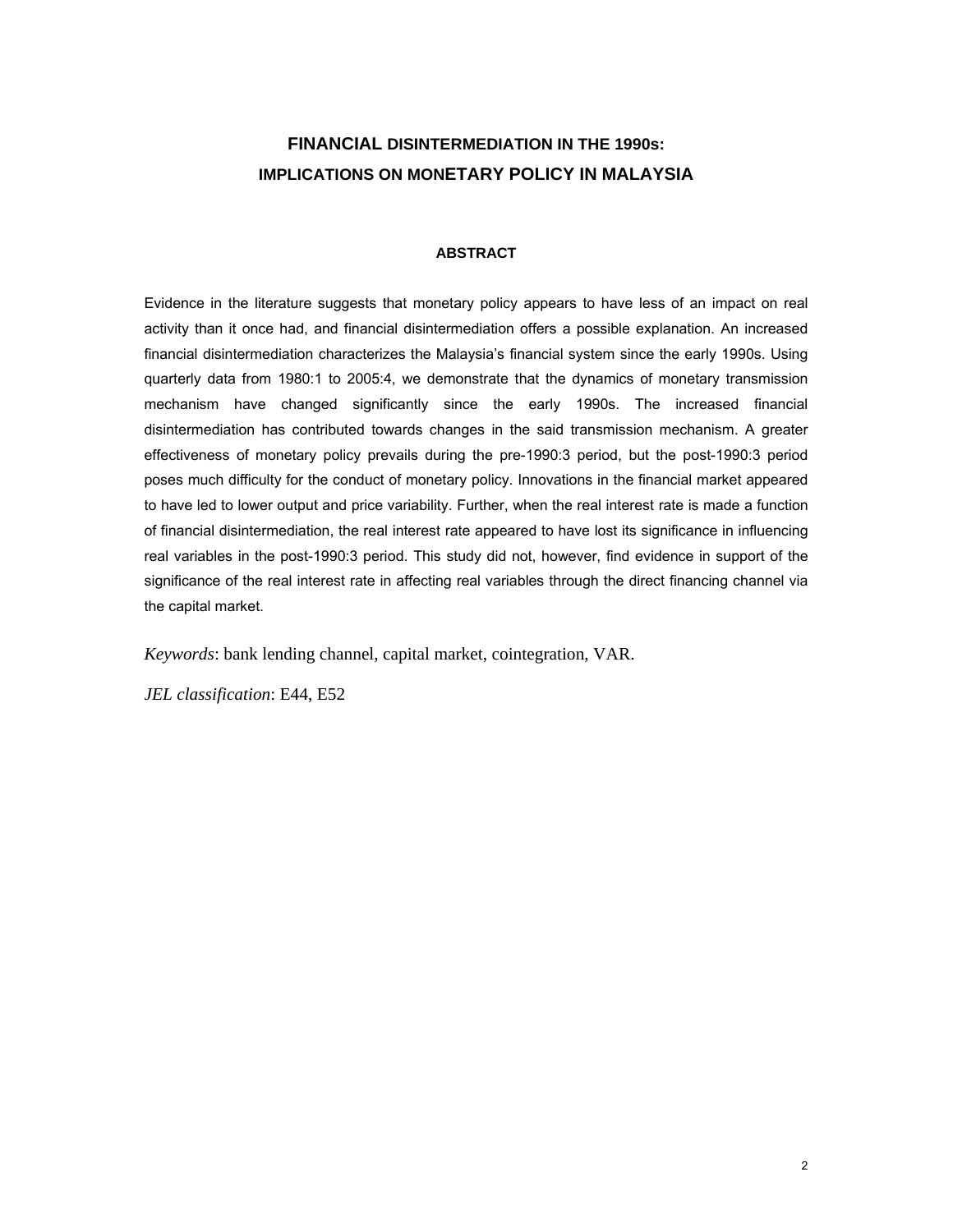## **I. INTRODUCTION**

 $\overline{a}$ 

Modern empirical research in monetary economics places emphasis on the ability of policy to stabilize the macroeconomy (Friedman and Schwartz (1963)). Changes in policy are important insofar as they affect aggregate real activities in an economy. Essentially, this requires the existence of some form of nominal rigidities which would then allow monetary policy action to be translated into changes in real variables. Accordingly, a well-developed financial system is both crucial and critical for the conduct of monetary policy.

Financial developments over the past three decades, including capital market developments (as an alternative to bank intermediation), appear to have had altered the conduct of monetary policy both in developed and developing economies. Accordingly, it has been argued specifically by several authors that monetary policy appears to have less of an impact on real activity than it once had (see Hussein (1992), Azali (1998), Ghazali (1998), Boivin and Giannoni (2002), Kuttner and Mosser (2002)). In spite of this general observation, the cause of this perceived change however, remains an open question. Structural changes affecting the monetary transmission mechanism and the conduct of monetary policy may in fact be non-financial in nature as it is often posited.

The Malaysian financial system is becoming more market-based, as both public and private sectors are increasingly relying on direct (or market) financing, as compared to indirect (or intermediated) financing. Indeed, the amount of funds raised from the Malaysian capital market has increased significantly from 1980 to 2005. The annual growth rate of new listings on Bursa Malaysia over the 26 year period is on average, approximately 20.7%. Following positive developments in the Malaysian capital market<sup>1</sup>, there is now greater access to debt and equity markets for large classes of borrowers and investors. The process of financial disintermediation – defined here as the process where deficit financial units, in meeting their financing needs, bypass financial institutions in favour of the capital markets has become more apparent.

On one hand, firms (notably large corporations) are no longer constrained by the banking system for funds. On the other hand, it is acknowledged that access to the capital market for funds, even with better information dissemination may not be readily available, particularly to the small and mediumsize enterprises (SMEs). It is more likely that these SMEs would still rely heavily on the banking system for their financing needs. In Malaysia, the banking system is an important conduit for the propagation of monetary transmission mechanism. A study by Mansor (2002) confirms that bank deposits and bank loans served as important channels of monetary transmission mechanism during the pre-Asian crisis for Malaysia. Unfortunately, it is not readily apparent from this study whether the increasing trend of financial disintermediation implies a weakening of the bank lending channel of monetary transmission mechanism.

 $1$  See Attila (2000) for an overview of the Malaysian capital market as well as recent developments.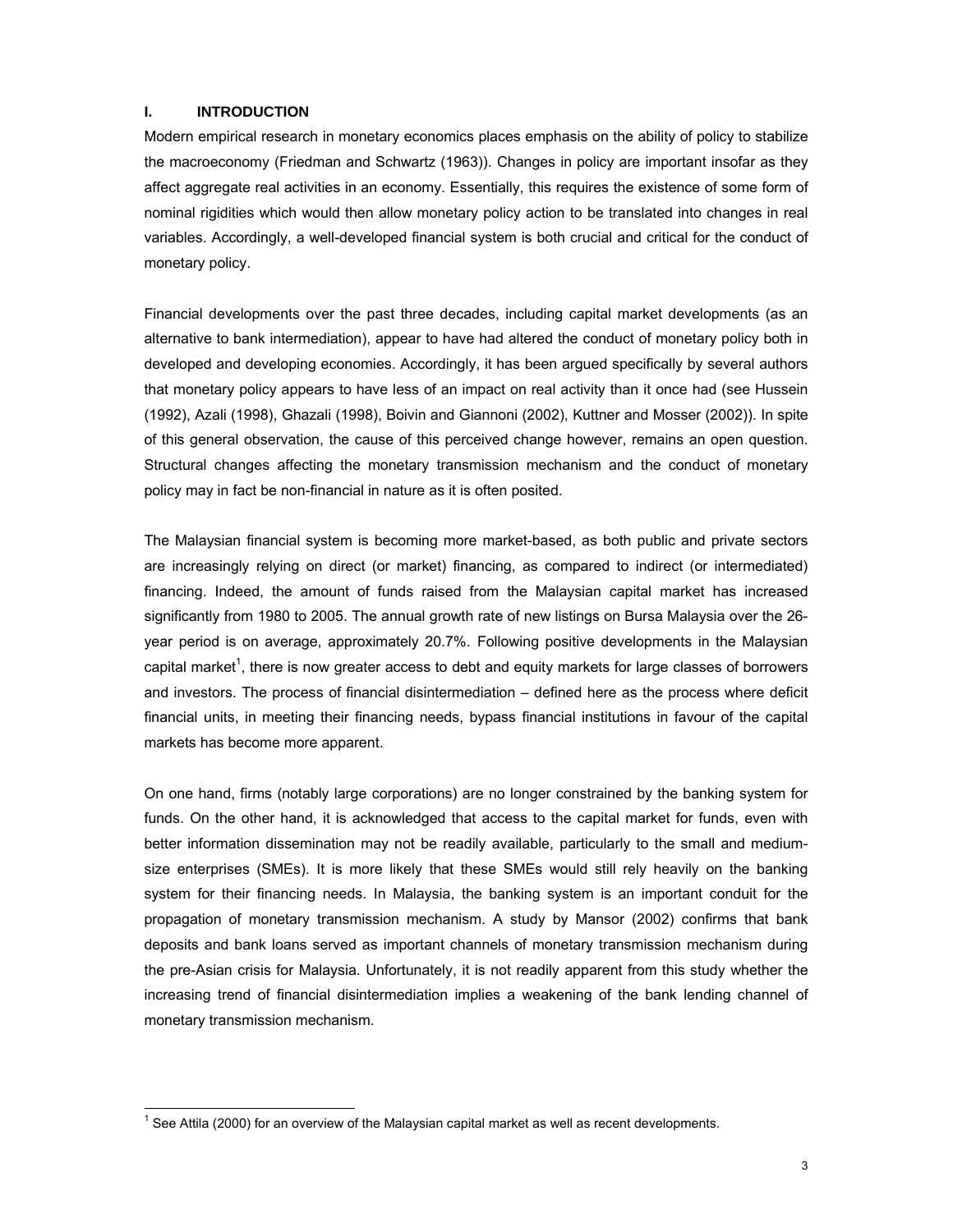Apart from financial disintermediation, another recent trend that could be observed in Malaysia is the significant growth of mortgage and consumption credit extended by the banking system to the household sector – defined as individual persons and non-incorporated businesses. In response to the increased financial disintermediation, banking institutions have shifted their composition of lending from large corporations to SMEs, including the more aggressive marketing of consumer and mortgage loans. The rising households' medium- to long-term debts which are financed by the banking system suggest that the strength of the bank lending channel in Malaysia may not likely be compromised.

According to Sellon, Jr (2002), the above finding is consistent with that of the US economy, where the fall in corporate borrowings brought about by the process of financial disintermediation has likely been offset by an increased in household borrowings. This implies that the optimal design and conduct of monetary policy since the 1990s could no longer be undertaken without taking into account capital market developments, as well as greater household access to medium- to long-term financing.

The effect of changes in the real interest rate elasticity of the output gap offers an indicative measure of the effectiveness of monetary policy. From the New-Keynesian interest rate point of view, the effect of such changes is ambiguous. On one hand, increased financial disintermediation may have removed or limited the impact of an exogenous monetary policy shocks on real activity. In this respect, Bean, Larsen and Nikolov (2002) argued that when firms and/or households are unconstrained in their access to credit, output (and inflation) tends to be stabilized because firms and households would become relatively less sensitive to current and/or expected changes in economic conditions. Following rational expectations as well as the optimizing behaviour of firms and households, innovations in the policy interest rate will tend to affect output (and inflation) thereby lowering the persistence of moves in the output gap. In view that real interest rates are an important monetary policy tool in the transmission mechanism, Bean, Larsen and Nikolov (2002) further argued that a reduction in financial friction associated with financial deepening and/or disintermediation would tend to lower the persistent movements in the output gap, leading to a corresponding reduction in the real interest rate elasticity of the output gap (referred hereafter as real interest rate elasticity). Accordingly, this argument suggests a lower amplification of an exogenous monetary policy shock. On the other hand, the greater degree of access to interest-sensitive financial assets and liabilities may have exposed firms and households directly to interest rate fluctuations. To the extent that a larger segment of borrowers and lenders may now be directly affected by interest rate variations, the output gap will appear to be relatively more interest-sensitive.

A monetary policy tightening is likely to cause credit-constrained firms (whom are mostly bankdependant) to face difficulty in securing financing for their investments even from the banking system since the problem of adverse selection is likely to be more pronounced. And since 'state verification' is costly, lenders would therefore demand an external finance premium to compensate them for this 'state verification' cost. Empirical evidence in the US suggests that the estimated premium on external finance was found to be very low during expansionary period in 1997 to 1999, but rose sharply in 2000 especially for higher-geared firms (Levin, Natalucci and Zakrajsek (2004)). In general equilibrium, such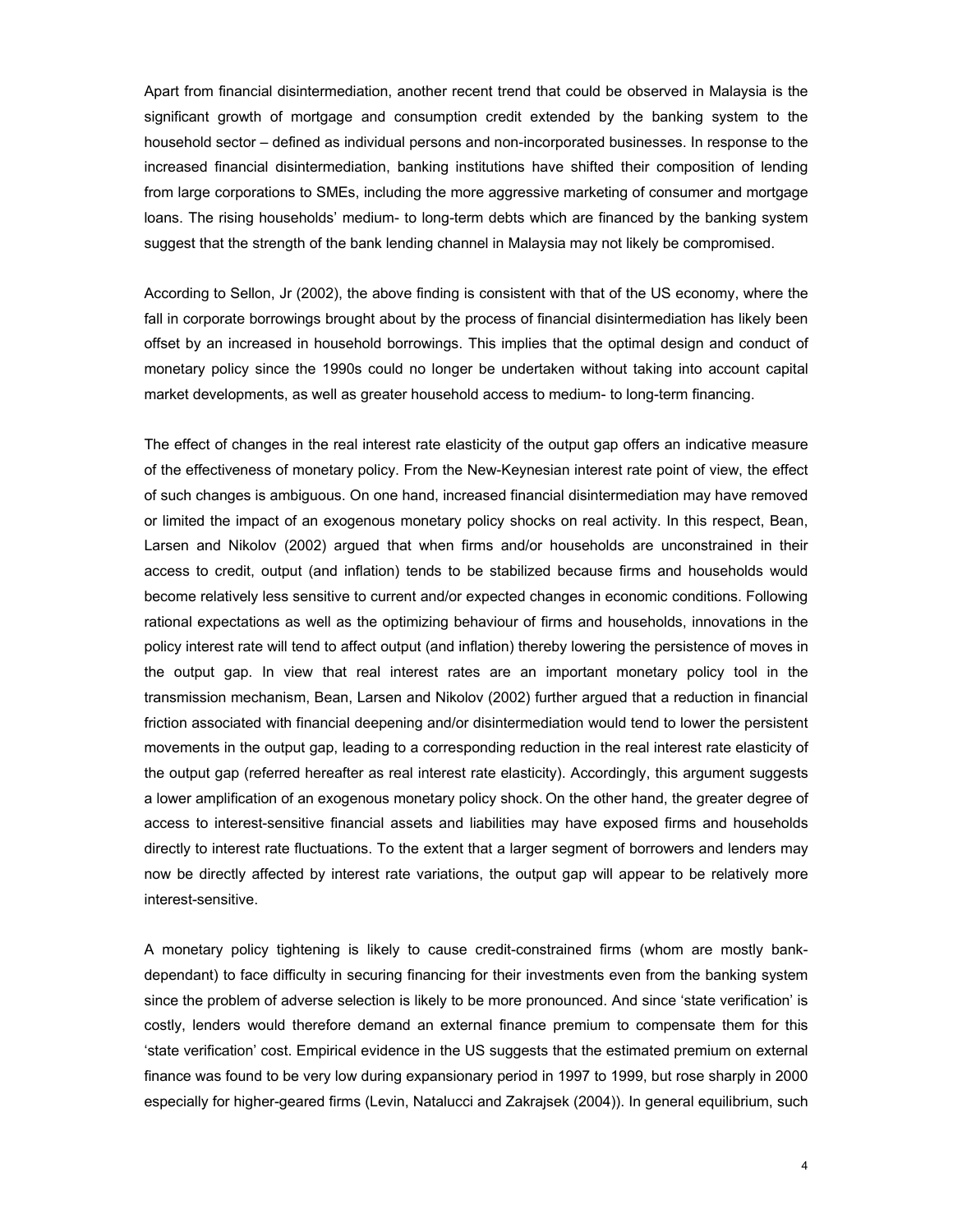a setting/mechanism has the potential to provide amplification and propagation, causing persistent movements in firms' average cost of capital and therefore investment (and ultimately, output).

Essentially, the presence of financial frictions in the form of credit market imperfections could potentially cause greater output persistence  $2$  since the costly external finance premium would discourage firms from investing and/or caused their investments to be limited to the availability of their retained profits. In this respect, the presence of financial market frictions would likely produce an IS curve with relatively greater real interest rate elasticity since the output gap tends to be larger as compared to a model that is free from financial frictions.

Although the argument that greater financial disintermediation may imply the reduction of financial frictions, leading to a likely reduction in real interest rate elasticity, it is also plausible that the concept of 'relationship-banking' renders bank lending less interest rate sensitive as compared to direct financing (which is relatively more price-sensitive). Bank lending contracts are implicit in nature, allowing the possibility of re-negotiation and risk-sharing amongst the parties involved – a feature that may not be reflected in market interest rates. Consequently, greater financial disintermediation would tend to increase the real interest rate elasticity following an exogenous monetary policy shock. Given that there is no theoretical consensus on the effect on real interest rate elasticity, the net impact of these changes could only be assessed empirically.

Studies on monetary transmission mechanism in Malaysia either concentrated on the traditional interest rate, monetary aggregate and/or following Bernanke and Blinder (1988) and Bernanke and Gertler (1995)<sup>3</sup>, to include credit aggregates as channels of monetary transmission mechanism (see Tan and Cheng (1995), Masih and Masih (1996), Azali and Matthews (1999), Shanmugam, Nair and Ong (2003)). An analysis of monetary policy, and therefore its effectiveness in influencing target variables could benefit from a more explicit consideration of the evolving role of the Malaysian capital market.

Studies on monetary transmission in Malaysia have focused solely on variables such as bank loans (Mansor (2002)) or commercial banks' claim on the private sector (Azali and Matthews (1999)), without drawing specific reference to variables characterizing capital market developments. Further, there does not seem to appear studies that explicitly consider the implication of monetary policy on the output gap following the increasingly important role played by the Malaysian capital market. Although Ghazali (1998) concluded the case for a reduced effectiveness of monetary policy in light of financial liberalization and innovation for Malaysia, this particular study evaluated the response of banks'

 $\overline{a}$ 

 $^2$  Of course, as argued by Clarida, Gali and Gertler (1999), there may be a number of features other than financial frictions which can generate endogenous output persistence. For example, investment adjustment costs and habit persistence in consumption can both be used to motivate output persistence. But even so, the presence of financial frictions should generate greater output persistence than in their absence.

 $3$  In examining monetary transmission mechanism, Bernanke and Gertler (1995) argued specifically that it is difficult to explain the magnitude, timing and composition of the economy's response to monetary policy solely in terms of the traditional interest rate channel of monetary transmission mechanism. Consequently, the broad credit channel (namely bank lending and balance-sheet channels) was proposed by Bernanke and Blinder (1988) to fill the gap in the traditional story.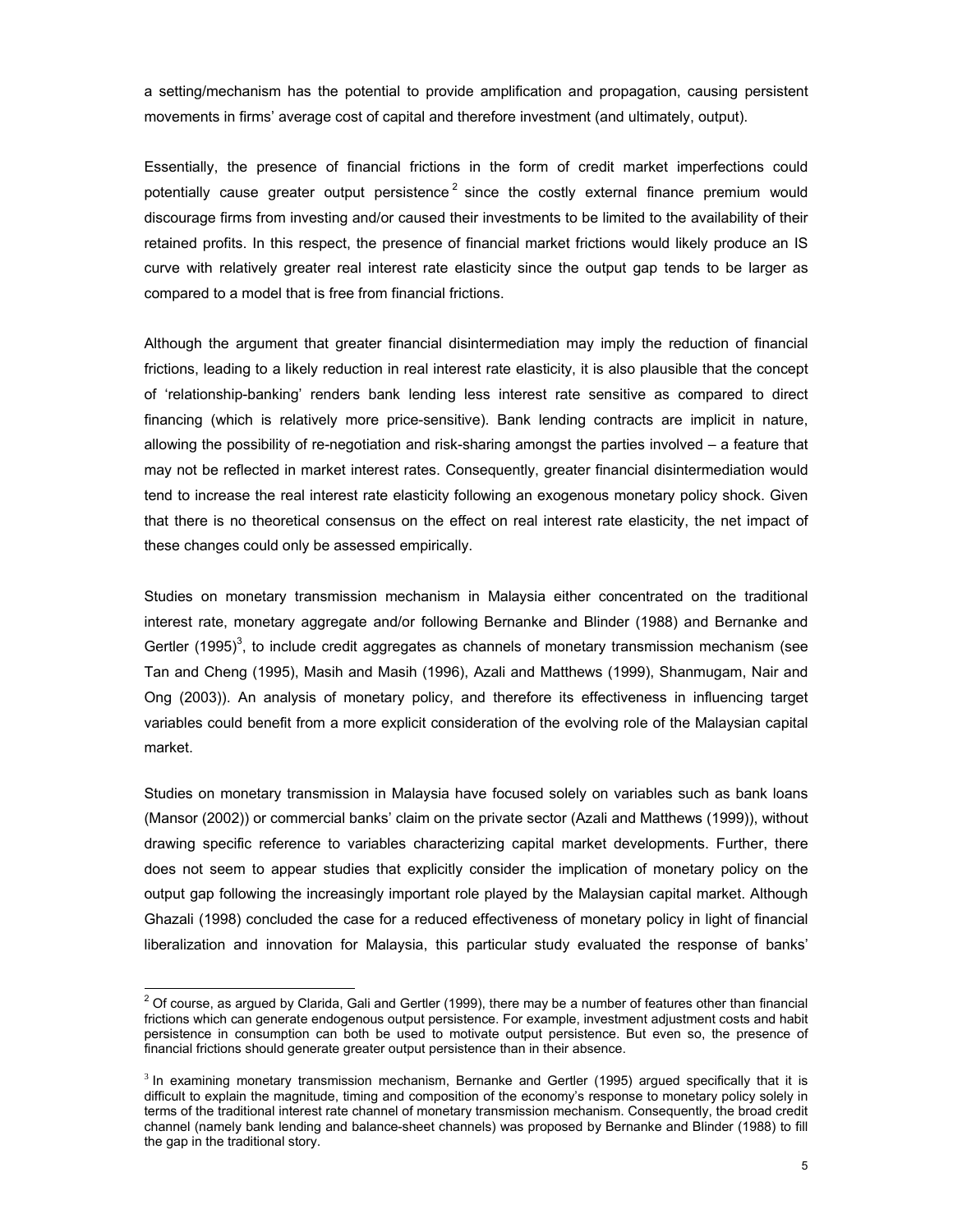portfolio allocation (notably bank loans) to changes in BNM's policy interest rate. The scope of study has been rather limited.

The effect of changes in BNM's policy interest rate, specifically the degree of interest rate passthrough to the commercial banks' average lending rate has also been documented for Malaysia. The recent study by Tee (2001), however, requires further examination. The degree of interest rate passthrough, despite rapid in Malaysia, could be extended to account for the implications on the output gap. Of primary importance is whether the decline in output following a positive monetary policy shock is often followed by greater or lesser degree of output persistence.

This paper seeks to examine the effect of financial disintermediation – the greater use of marketbased financing by the non-financial corporate sector (NFCS) and the change of composition of lending by the banking institutions – on the conduct of monetary policy. It is of particular interest to ascertain whether the increased financial disintermediation since the early 1990s could have had altered the propagation of monetary transmission mechanism. Our primary objective is to draw statistically justifiable conclusion which would enable us to judge the relative effectiveness of monetary policy in recent years by placing an emphasis on capital market activities. We wish to ascertain whether (1) the dynamics of monetary transmission mechanism have changed following structural changes that took place in the early 1990s, and (2) whether the increased financial disintermediation that took place during the corresponding period is amongst one of the cause of this change.

The remaining sections are organized as follows. Section II introduces the data and data sources, model specifications, as well as the methodology of analysis. The methodology of analysis is divided into two sub-sections in view of two distinct techniques of analysis. This is followed by Section III where we report the results of our findings. Finally, in the concluding section, we present a discussion as well as evaluation of the results obtained, including some policy recommendations.

#### **II. METHODOLOGY OF STUDY**

In order to test our hypotheses and propositions, quarterly data from 1980:1 to 2005:4 are analyzed. In view of the apparent increased in capital market activities and rising household mortgage and consumption credit since the early 1990s, two sub-periods are distinguished. The first sub-period is from 1980:1 to 1990:3, while the second sub-period is from 1990:4 to 2005:4. In determining these two sub-periods, the breakpoint – 1990:3 has been determined exogenously by examining the patterns revealed by the indicators of financial disintermediation (see discussions below). The variables and the specification of the variables, as well as the sources of data used in our study are set out in Tables 2 and 3 respectively.

 The methodology employed in our study involves two stages. In Stage One, our objective is to ascertain whether there has been a change in the dynamics of monetary transmission mechanism since the early 1990s. For this purpose, we adopt an unrestricted VAR as our technique of analysis. Next, in Stage Two, we introduce a simple structural IS model in order to examine further the cause of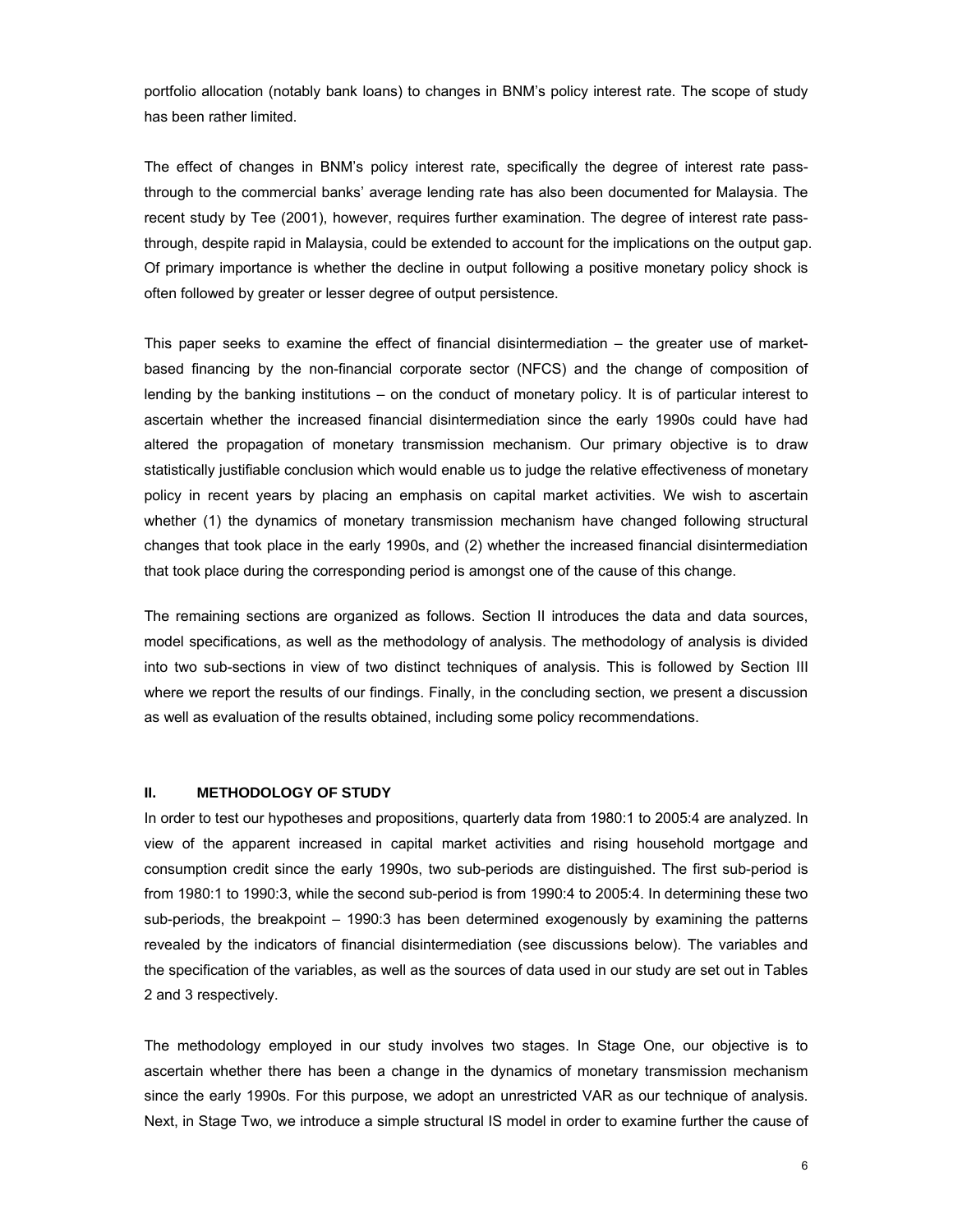the change in the monetary transmission mechanism, if any, following our result in Stage One. The objective is to ascertain whether increased financial disintermediation has contributed to changes in the dynamics of monetary transmission mechanism in Malaysia.

#### **Stage One Analysis**

Firstly, we examine whether there has been a change in the characterization of monetary transmission mechanism following increased capital market activities, beginning in the early 1990s. For this purpose, we employ a VAR to track such changes.

Before proceeding with the VAR estimation, unit root tests of the time series variables are first conducted in order to ascertain their stationarity properties. This issue arises due to the wellacknowledged non-stationarity of most macroeconomic variables (Nelson and Plosser (1982)). For this purpose, we subject the said variables to a unit root test following Dickey and Fuller (1979), and Phillips and Perron (1987). In these widely applied stationarity tests, it is acknowledged that these conventional unit root tests do not allow for the existence of structural break in the time series. Accordingly, an adjusted augmented Dickey-Fuller (ADF)-type unit root test as proposed by Perron (1989) is applied to the full sample period and the second sub-period in order to account for the possible break in trend following Malaysia's adoption of capital control and pegged exchange rate regime on 1 September 1998.

Possible changes in both the intercept and slope of the trend function are therefore considered, and the regression to test the null hypothesis for the presence of a unit root is of the form,

$$
y_{t} = \mu + \beta t + \theta_1 DU_{t} + \theta_2 DT_{t} + y_{t-1} + \sum_{i=1}^{m} \phi_i \Delta y_{t-i} + \varepsilon_t
$$

where the dummy variables,  $DU_t$  and  $DT_t$  are defined as:

$$
DU_{t} = \begin{cases} 1 \text{ if } t > T_{B} \\ 0 \text{ otherwise} \end{cases}, \quad DT_{T} = \begin{cases} t \text{ if } t > T_{B} \\ 0 \text{ otherwise} \end{cases}
$$

and the breakpoint,  $T_B$  is fixed at 1998:2.

The asymptotic distribution of the *t*-statistic for testing *H<sub>0</sub>: γ* = 1 is given by Perron (1989). The percentage points for the test are dependent on the value of the break function,  $T_{B}/n$ . The optimal lag length for the unit root testing is determined by the Schwarz Information Criterion (BIC). Once the stationarity properties of the variables are established, it is necessary to decide the particular specification of the VAR. Estimate of VARs in levels run the risk of being spurious if the variables are integrated series or non-stationary. On the other hand, VARs specified in differences when the variables are non-stationary will generate efficient estimates, but at the cost of ignoring potential longrun relationship(s) that is/are of importance.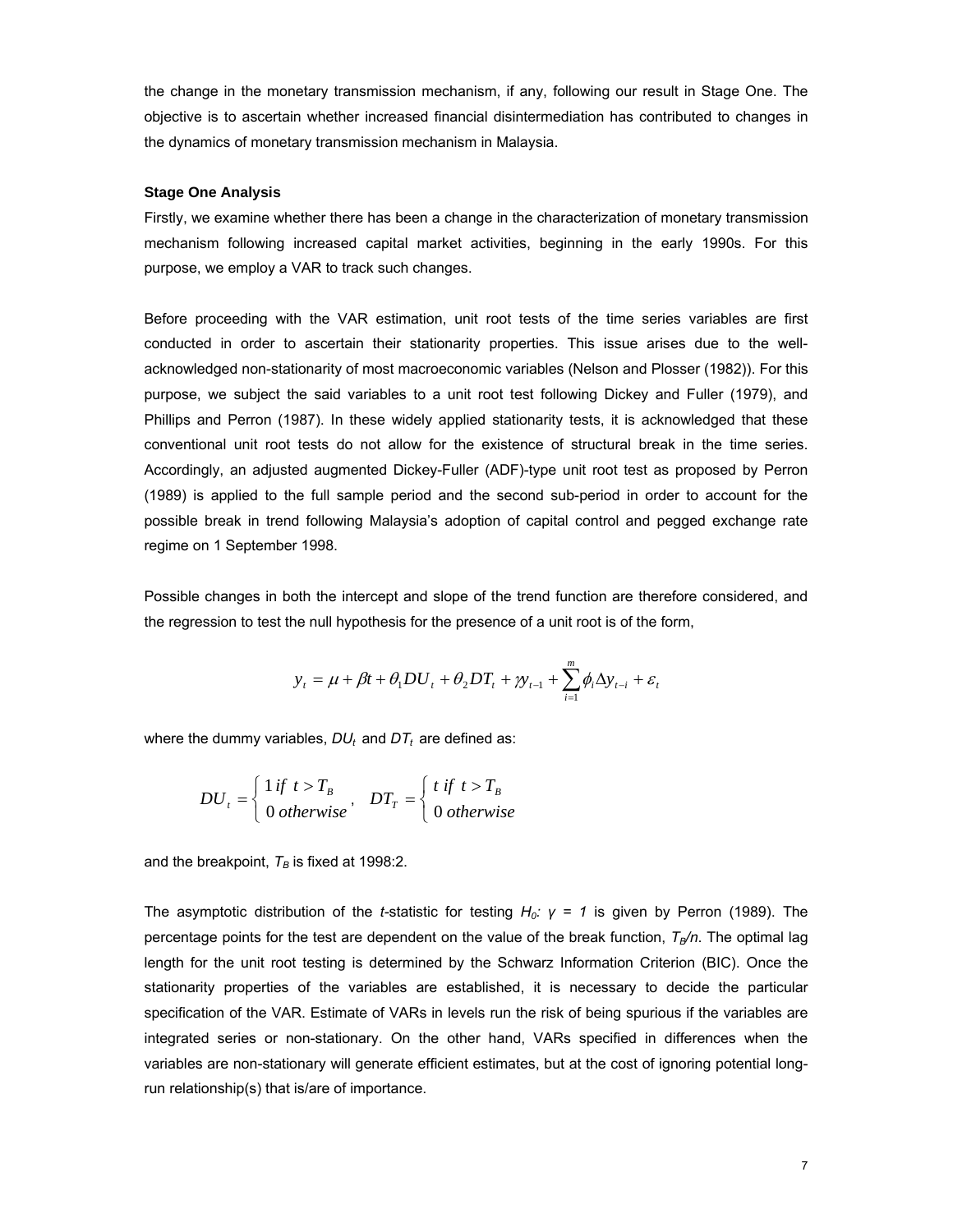There are generally three specifications of VAR. Firstly, a VAR can be specified in levels without imposing any restrictions. Secondly, a VAR can be specified in their differences.<sup>4</sup> And thirdly, a VAR can be specified by way of a vector error correction model (VECM). Engle and Granger (1987a) demonstrated that if the variables under consideration are cointegrated, i.e. long-run equilibrium relationship exists amongst the variables, the dynamic relationship between those variables could be more appropriately represented using VECM.

VECM is essentially a restricted VAR model which imposes long-run constraints among levels of the variables as implied by their cointegration. Accordingly, VECM generates efficient estimates without running into the problem of loosing information about the long-run relationships amongst the variables of interests. Since macroeconomic time series data are usually integrated of order one, I(1) VAR should be estimated using VECM with the reduced rank estimation given by Johansen (1998). Ramaswamy and Sloek (1997) argued that imposing inappropriate cointegration relationships can lead to biased estimates and hence bias the impulse-responses derived from the reduced-form VARs. This is especially true whenever the true cointegrating relationships are unknown, and/or these cointegrating relationships are not the focus of analysis.

Engle and Granger (1987a) demonstrated that the aforementioned long-run constraints imposed among levels of the variables as implied by their cointegration are also satisfied asymptotically in an unrestricted VAR. Provided that the variables under consideration are cointegrated, both approaches (restricted VAR and unrestricted VAR) are appropriate for modeling the dynamic interaction among the times series variables. In view that monetary transmission mechanism is a short to medium-run phenomenon, it is therefore not surprising that estimating the unrestricted VAR for the cointegrated variables seemed to be the normal route taken by many researchers in the literature.<sup>5</sup>

Likewise, for the purpose of our study, we approach the issue of non-stationarity by pre-testing the variables in our study using the Johansen (1998) procedure for multivariate cointegration for both the baseline and the extended models (see further explanation below). In the event cointegration is found, we shall then proceed to estimate an unrestricted VAR (hereafter referred to as VAR) in levels as our preferred VAR specification. VAR models are commonly used since this technique allows the researcher to address the simultaneity problem associated with the effects of monetary policy. The fact that monetary authority would usually loosen policy when the economy weakens and tightens when the economy strengthens shows that such endogenous response of policy to economic conditions is one reason why it is difficult to identify the effects of policy.

 $\overline{a}$ 

<sup>4</sup> This is valid only when the variables are both non-stationary and non-cointegrated. Care must be exercised however, to ensure that no I(1) variables are used to explain I(0) variables, since the regression in such manner makes no sense. The dependent variable and independent variable have such vastly different temporal properties (Engle and Granger (1987b)).

<sup>&</sup>lt;sup>5</sup>Empirical studies on monetary transmission mechanism that adopted the unrestricted VARs in levels are amongst others, Bernanke and Blinder (1992), Mansor (1992), Dale and Haldane (1994), Christiano, Eichenbaum and Evans (1994), and Ramaswamy and Sloek (1997).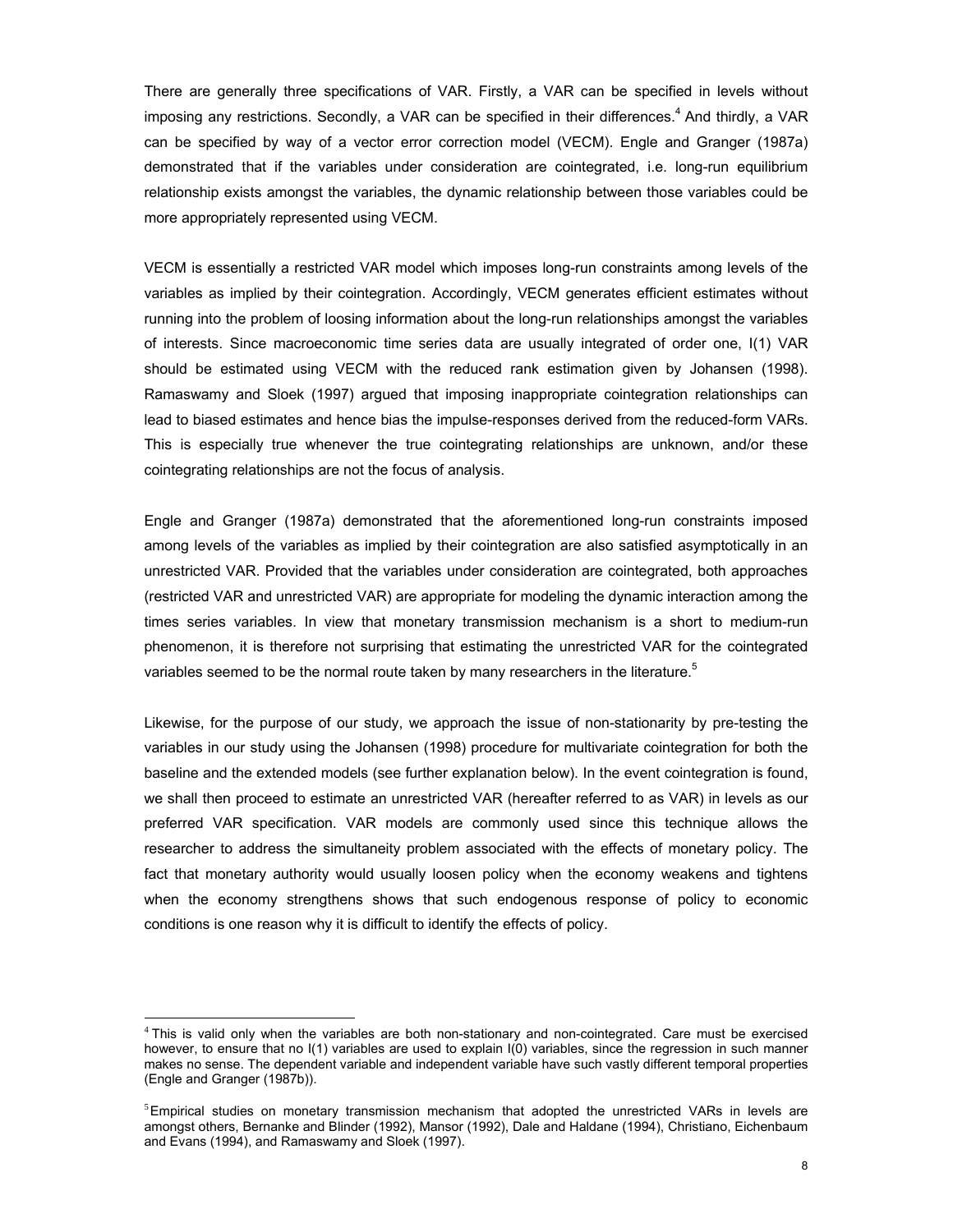The evolution of the vector *Xt* which contains the macroeconomic variables whose behaviour we seek to understand, depends both on unexpected disturbances,  $u_t$  and on a systematic component,  $A_0$  +  $A_1X_{t-1} + A_2X_{t-2} + ... + A_pX_{t-p}$ , that determines how shocks are propagated to the rest of the economy. The estimates of  $A_0$ ,  $A_1$ ,  $A_2$ ,  $\ldots$ ,  $A_p$  are obtained by applying ordinary least squares (OLS), and the estimate of *E(utu't)* is given by the sample variance-covariance matrix of the OLS residuals. In this study, we consider a baseline VAR containing four variables. The vector of *Xt* is given by,

$$
\mathbf{X}_t = [i_t, s_t, y_t, P_t]
$$

The above baseline VAR provides a very simplistic description of the economy, but it contains the minimum set of variables that are crucial for any discussion of monetary policy. The above baseline VAR is then extended with a block of financial variable to reflect the prominence of the credit channel in the literature of monetary transmission mechanism. These variables are namely (1) quantity variables,  $BL<sub>t</sub>$  (capturing the role/existence of alternative sources of financing for the NFCS),  $M<sub>t</sub>$  and  $C<sub>t</sub>$ (capturing increased households access to medium- to long-term financing), and (2) price variable, *Dt* – capturing the role of broad external finance premium in the monetary transmission mechanism. Our augmented vector  $X_t^{augmented}$  is therefore,

$$
X_t^{augmented} = [i_b s_b D_b BL_b C_b M_b y_b P_t]'
$$

As noted earlier, the objective at this stage is to determine whether there is/are statistical evidence(s) in support (or against) of significant changes in the characterization of monetary transmission mechanism beginning in the early 1990s. For this purpose, we subject the estimated individual equations in both VAR systems, i.e. baseline and extended VARs to a Chow's breakpoint test following Chow (1960). The *F*-statistic has an exact finite sample *F*-distribution under the null hypothesis of no structural change assuming if the errors are independent and identically distributed normal random variables. In the event the estimated individual equations corresponding to each of the sub-period is found to be significantly different (in accordance with our expectations), the VARs for both sub-periods are estimated. Estimation of VAR for the individual sub-periods is necessary to distinguish the dynamics of output and prices during the pre- and post-1990:3 period. Since VARs are essentially in reduced-form, it is not possible to ascertain the key factors behind changes in the monetary policy transmission framework, if any. As a result, specific tests involving structural framework are required.

#### **Stage Two Analysis**

 $\overline{a}$ 

 In the New Keynesian tradition, models of monetary policy are grounded in dynamic general equilibrium theory and capture the forward-looking behaviour of optimizing firms and consumers (for example, see Clarida, Gali and Gertler (1999)). A baseline New Keynesian IS equation<sup>6</sup> that abstracts from investment and capital accumulation is of the following form:

<sup>6</sup> This equation is often called the intertemporal IS equation, which lies at the core of many recent macroeconomic models. It is similar to the traditional Keynesian-type IS equation, in the sense that it relates output negatively to the real interest rate. However, output is also affected by expected future output, as consumers tend to smooth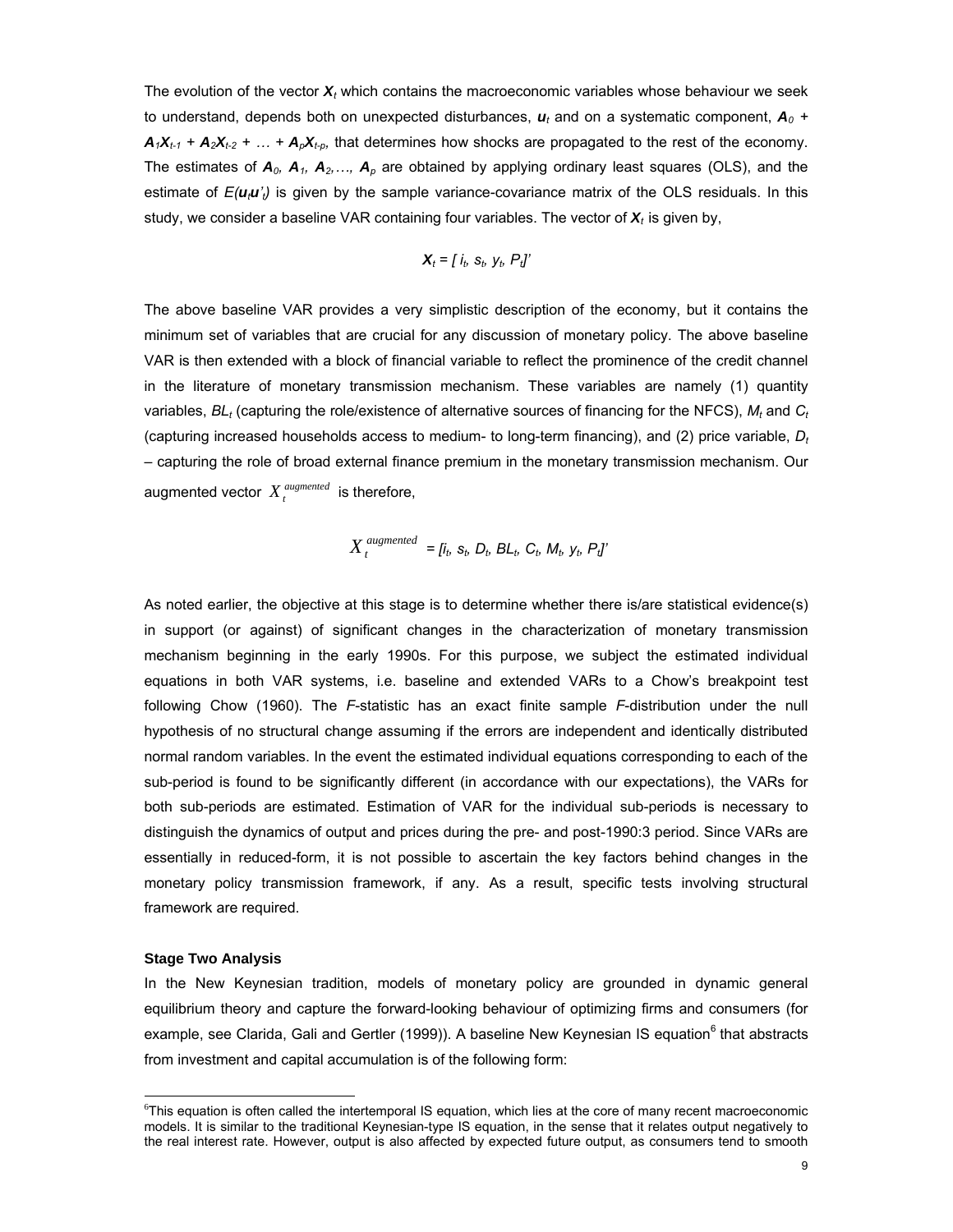$$
ygap_{t} = E_{t}(ygap_{t+1}) - \varphi [i_{t} - E_{t}(\pi_{t+1})] + \delta_{t}
$$
\n(1)

where *ygap<sub>t</sub>* is the percentage deviation from a long-run trend.

According to Roldos (2006), the empirical performance of the New Keynesian-type models are not satisfactory and backward elements have to be added to achieve a reasonable fit. The empirical result presented in the next section confirms this finding by Roldos (2006). Accordingly, we modify Equation (1) above to include lagged endogenous persistence, as well as replacing the current real interest rate with the lagged real interest rate. The specification of the baseline IS equation therefore takes the following form:

$$
ygap_t = \alpha_0 + \alpha_1 E_t (ygap_{t+1}) + \alpha_2 ygap_{t-1} + \alpha_3 r_{t-1} + \varepsilon_t
$$
 (2)

Estimation of Equation (2) is done by applying OLS. In view that we are studying the effects of increased financial disintermediation beginning in the early 1990s, we extend the baseline IS equation to account for these recent trends. To accomplish this, we make the coefficient, *α<sup>3</sup>* a function of the variables, *F2* and *F3,* following the approach of Roldos (2006) i.e.

$$
y \, gap_t = \alpha_0 + \alpha_1 E_t (y \, gap_{t+1}) + \alpha_2 y \, gap_{t-1} + (\alpha_{31} + \alpha_{32} F i_t) r_{t-1} + \varepsilon_t \tag{3}
$$

where *i* = 2, 3. The extended IS equation is then estimated for both sub-periods. Next, by employing simple *t*-tests, the sensitivity of the main coefficient, *α31*, is compared and contrasted. The coefficient *α<sup>31</sup>* indicates the real interest rate elasticity (or more accurately, the elasticity of intertemporal in consumption), and this measure will serve as a guide for examining the effectiveness of monetary policy in Malaysia in recent years.

The likely presence of serial correlation in our model specification can lead to inefficient estimates and biased standard errors. In order to remedy the problem, we also re-estimate the IS equation by increasing the number of lag lengths to two. In addition, we are able to conduct further analysis by examining the dynamism of longer lag lengths in our model. The specification of Equations (2) and (3) now takes the following form:

$$
ygap_{t} = \beta_{0} + \beta_{1} E_{t}(ygap_{t+1}) + \sum_{j=1}^{2} \beta_{2j} ygap_{t-j} + \sum_{j=1}^{2} \beta_{3j} r_{t-j} + \varepsilon_{t}
$$
(4)

$$
y gap_t = \beta_0 + \beta_1 E_t (y gap_{t+1}) + \sum_{j=1}^{2} \beta_{2j} y gap_{t-j} + \sum_{j=1}^{2} (\beta_{3j,i} + \beta_{4j,i} F i_t) r_{t-j} + \varepsilon_t
$$
(5)

the elasticity of intertemporal substitution in consumption, and  $\delta$  represents unforecastable demand shocks.

 $\overline{a}$ 

their consumption over time. An equation of this form can be obtained as a log-linear approximation to a consumption Euler equation in a fairly large variety of models. The coefficient  $\varphi$  is more appropriately known as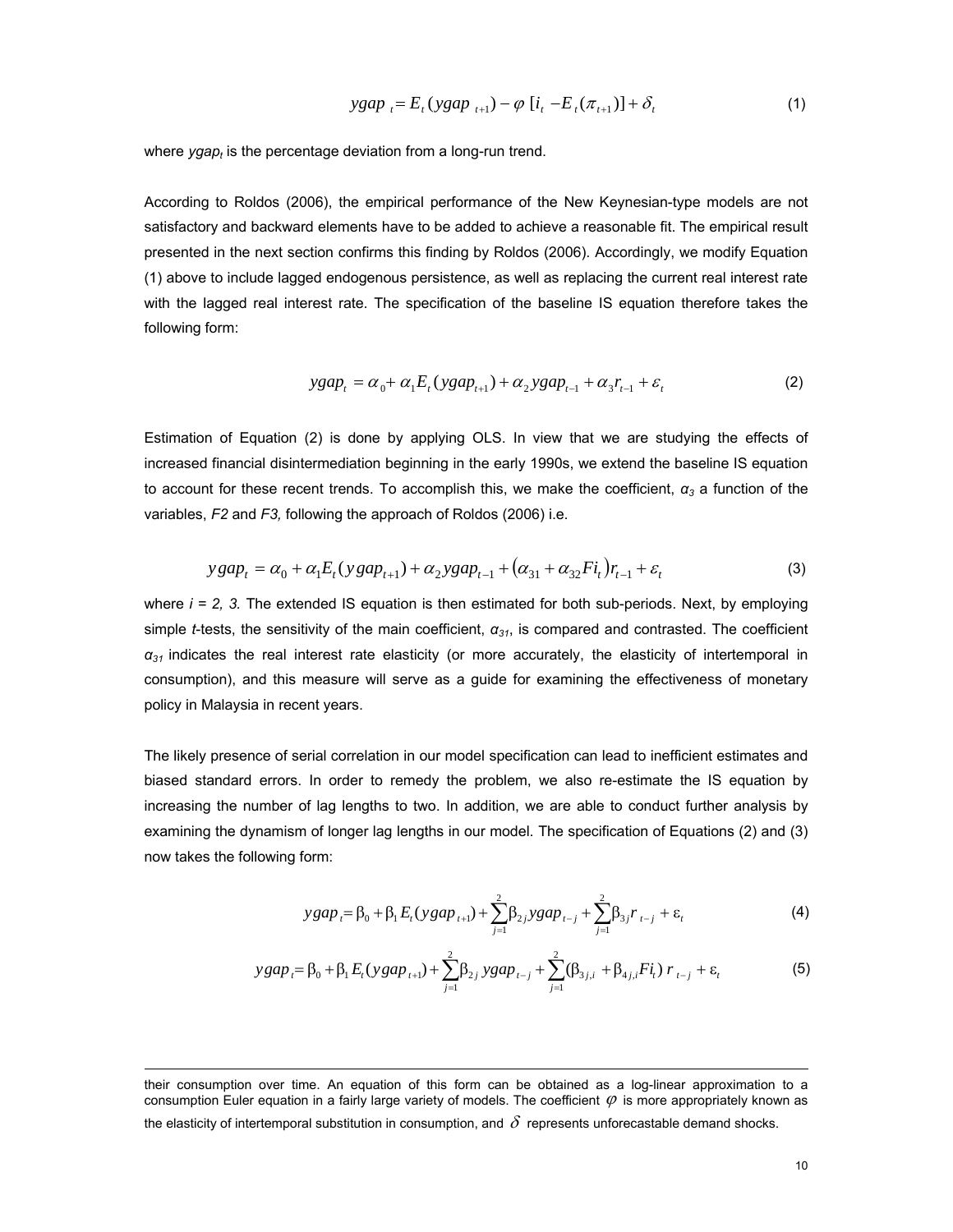where *i* = 2, 3. The re-estimated real interest rate elasticities in Equations (4) and (5) are now given by  $\beta_{31} + \beta_{32}$  and  $\beta_{31i} + \beta_{32i}$ , respectively. The re-estimated coefficient capturing the interaction effect of the real interest rate and measures of financial disintermediation in the extended IS Equation (5) is given by (β41,i + β42,i). Finally, we employ the *F*-coefficient restriction test in order to determine whether the real interest rate elasticities, and the coefficient capturing the interaction effect of real interest rate and measures of financial disintermediation are statistically significant.

#### **III. RESULTS AND DATA ANALYSIS**

Figure 1 shows the trend of financial disintermediation measured using two indicator ratios for the period 1980 to 2005 (see Item 11 of Table 1 for further explanation of these indicators). It is evident from Figure 1 that the trend of financial disintermediation is on the rise. The ratios are larger in magnitude since 1990:3, an indication of a likely reduction in financial frictions beginning in the 1990s. Thus, the post-1990:3 period is characterized by increased capital market activities.

#### **Stage One Results**

 $\overline{a}$ 

The order of integration of the variables in this study is determined using the widely applied augmented Dickey-Fuller (ADF) as well as the Phillips and Perron (PP) unit root tests. Table 3 reports the results for the tests when both the constant and trend component are present in the test regression. The results of the unit root test for the full sample are within our expectations. For the full sample period, with the exception of ygap<sub>t</sub>, ygapf<sub>t</sub>, F<sub>2t</sub> and F<sub>3t</sub>, both ADF and PP tests do not provide evidence against the presence of unit roots in the level variables. However, the test on the first differences indicates strong rejection of the null hypothesis at 1% level, implying that these variables appear to be first-difference stationary, i.e. they are integrated of order one, I(1). These time-series properties remain the same for both the sub-periods.

The variables ygap<sub>t</sub>, ygapf<sub>t</sub>,  $F2_t$  and  $F3_t$ , on the other hand, appear to be stationary at the level variables, i.e. there are integrated of order zero, I(0) for the full sample period. For individual subperiods, the results of the unit root tests appear to be mixed for the variables, *F2t* and *F3t*. Specifically for the first sub-period, the ADF test suggests first-difference stationary (at 1% level) for both *F2t* and *F3t*. However, the PP test indicates otherwise. Nonetheless, the results for the second sub-period with respect to both *F2t* and *F3t* are consistent, i.e. they are I(0). According to Choi (1992), the PP test is relatively more powerful than the ADF test in finite samples. Indeed, in our study, the PP test is able to reject the null hypothesis in several cases where the results of the ADF test are found to be insignificant (see for example, *ln BL<sub>t</sub>, ln M<sub>t</sub>* and *ln C<sub>t</sub>*). For further analysis of the variables of interest, we shall henceforth rely on the results of the PP test in our study.

 $<sup>7</sup>$  The process of financial disintermediation has become more apparent especially with the establishment of</sup> Rating Agency Malaysia Berhad (RAM) in November 1990, the Securities Commission (SC) in March 1993 and the Malaysian Rating Corporation Berhad (MARC) in October 1995.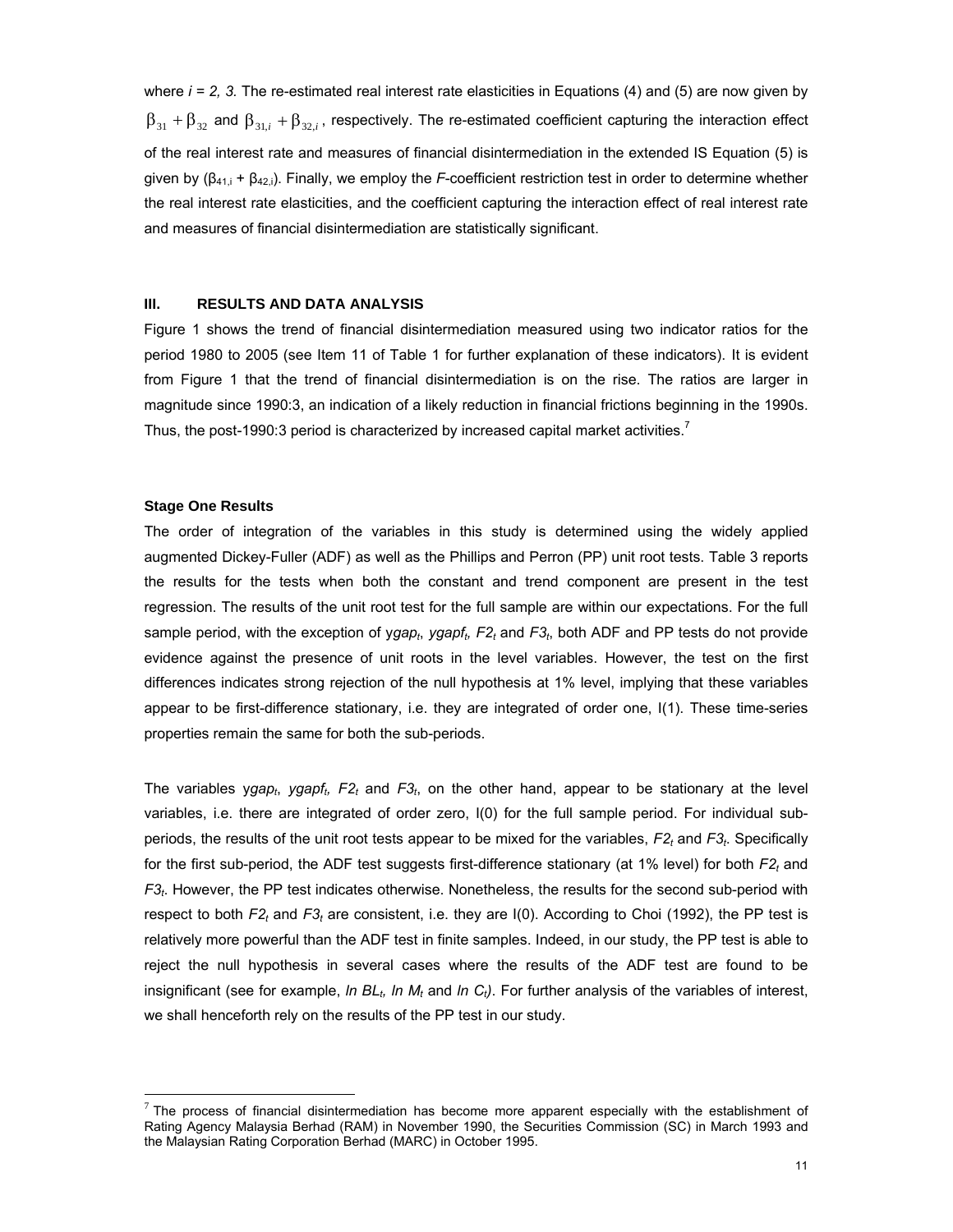Following the above, the Johansen (1988) framework is adopted to investigate if long-run linkages exist empirically amongst the variables in our study. The Johansen's method is achieved by testing the null hypothesis of at least *r* cointegrating vectors against a general hypothesis of more than *r*  cointegrating vectors. The lag length that minimizes the BIC is once again used for this purpose. The result of the Johansen cointegration test is reported in Table 4.

The result of the Johansen cointegration test indicates that at 1% level of significance, one cointegrating vector is found for the baseline model, while three cointegrating vectors are found for the extended model. In view of the existence of long-run empirical relationship amongst the variables in both models, the dynamic interaction between the variables are henceforth analyzed more appropriately using VAR in levels. Both the baseline and extended VARs are estimated using OLS. The BIC consistently choose lag length of order one for both the baseline and extended VARs. The results are summarized in Table 5. At least one of the variables lagged one period is significant in explaining the dependent variable. In the output equation, interest rate is significantly and negatively related to output.

In Table 6, the  $F$ -statistics of the break point test suggest that (with the exception of  $ln BL<sub>t</sub>$ ), the singleequation parameters are significantly different from the parameters of the separate equations for each sub-period. The *F*-statistic for output, *ln*  $y_t$  and prices, *ln P<sub>t</sub>* are particularly of interest. At 1% level of significance, the result suggests that the structural change in both output and prices coincide with changes in the financial system beginning in the 1990s.

We proceed to estimate the VARs for each sub-period in view of the significance of the Chow's breakpoint test. These results are reported in Tables 7 and 8. The estimated VARs are then used to compute the variance decomposition (VDC) of 12 quarters ahead to evaluate the contribution of the interest rate shock to the variance of output as well as price (see Table 9). The 12 quarters ahead VDC shows that the contribution of interest rate shock to the variance of output fluctuations seems to have decreased dramatically in the second sub-period as compared to the first sub-period under both VAR models.

The characterization of monetary transmission mechanism appeared to have deteriorated in the post-1990:3 period when credit/financial variables are included in the VAR analysis. This is particularly true for the first sub-period. Under the baseline VAR, innovations in the policy interest rate have accounted for up to 48.60% of the output variations in the first sub-period within a three-year time horizon. The same output variation that is attributable to innovations in the interest rate fell to under 10% when we consider the extended VAR. Relative to the baseline VAR, this is indeed a significant reduction, suggesting that monetary policy shocks have accounted for very little variability in output during the first sub-period when credit/financial variables are included in the VAR analysis.

Similarly, interest rate innovations seemed to have accounted for lesser variability in prices in the extended VAR model. For a 12-quarter ahead forecast, variation in prices is as high as 12.96% in the first sub-period under the baseline VAR. This percentage variation has fallen to just under 4% under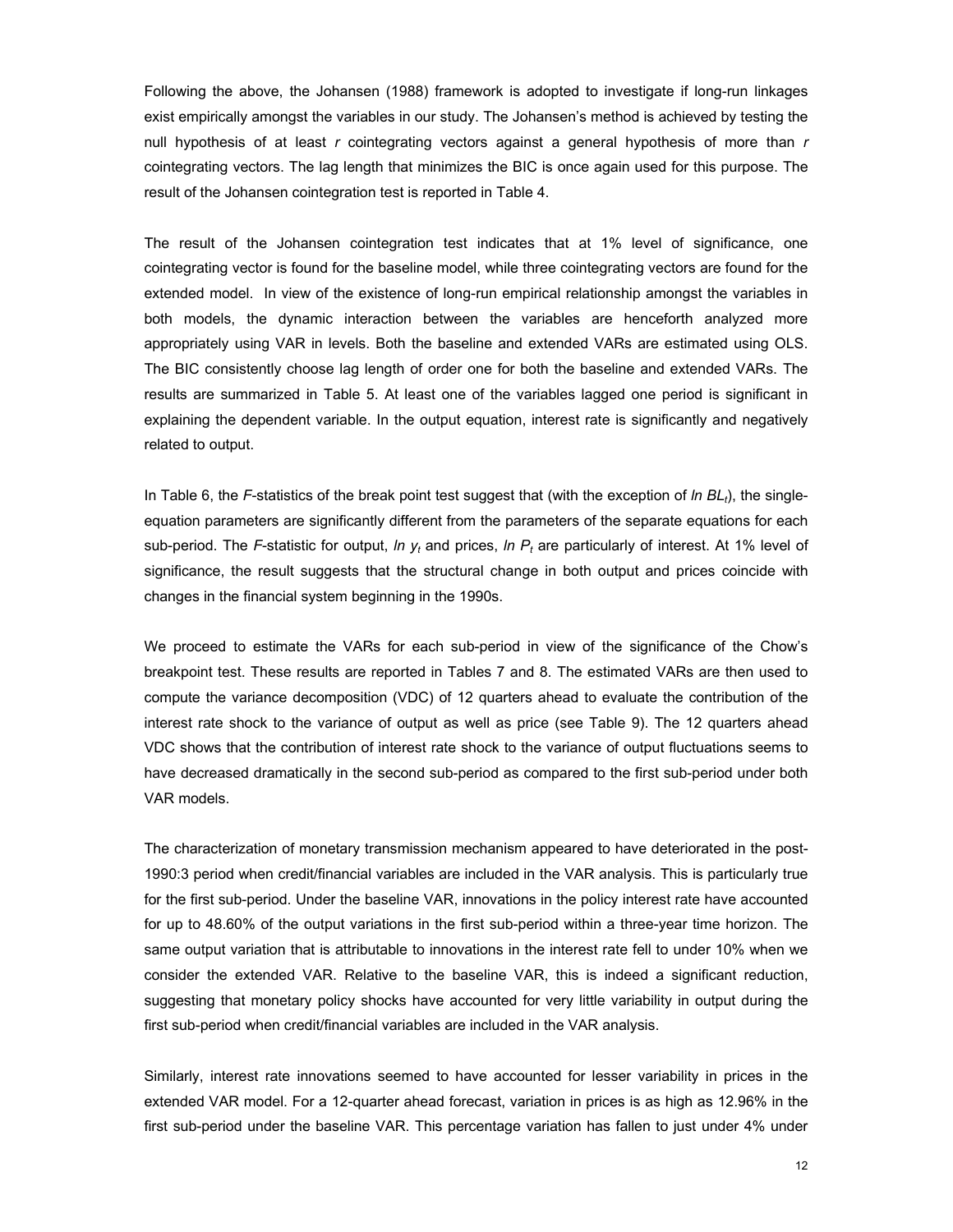the extended VAR. Another important finding is that when we include the credit variables in the extended VAR, variations in prices have fallen dramatically in the second sub-period, i.e. the percentage variation attributable to interest rate innovations has reduced from 22.34% (baseline VAR) to 3.80% (extended VAR).

Based on the results obtained above, our findings that the effect of monetary policy shocks on output appears to have reduced in the post-1990:3 period (in both the baseline or the extended VAR) are consistent with the findings of several researchers such as Leeper, Sims and Zha (1996) and Boivin and Giannoni (2002) in the US, and Roldos (2006) in Canada. Boivin and Giannoni (2002) states that, 'Regardless of the evolution of the variance of monetary policy shocks, the fraction of variance of output and inflation due to these shocks has decreased dramatically since the beginning of the 1980s'. In this study, the role of interest rate as a policy tool in affecting output and prices has reduced when the financial/credit variables are taken into account. We should also take note that the standard deviation of interest rate shocks has reduced from the first sub-period to the second sub-period (see Table 10).

#### **Stage Two Results**

The objective of the Stage Two analysis is to derive the real interest rate elasticities for the structural IS equation for both baseline model and models incorporating measures of financial disintermediation. The elasticities provide an indication on the degree of amplification of an exogenous monetary policy shock on output and prices. The IS equations (2) and (3) are estimated for both the full sample and individual sub-periods. The results are reported in Table 11.

The results suggest that the real interest rate elasticities,  $\alpha_3$  are correctly signed, and significantly different from zero in the full sample period. When real interest rate elasticity is made a function of measures of financial disintermediation, *F2* and *F3,* the coefficient *α31* also appears to be significantly different from zero. For the individual sub-period estimates, *α3* is not significant for both sub-periods under the baseline model. However, for models with *F2* and *F3*, the real interest rate elasticities are found to be significantly negative only in the first sub-period. Further, contrary to the full sample estimates, the coefficient *α32* which captures the interaction effect of the real interest rate and measures of financial disintermediation appears to be significantly different from zero but *only* in the first sub-period.

The insignificance of the real interest rate elasticity in the second sub-period is particularly interesting. This result indicates that the responsiveness of aggregate demand to real interest rates – a key parameter in the monetary transmission mechanism has not been significant in influencing real variables in the second sub-period. However, before we begin our interpretation and evaluation of the above findings, we subject our estimated results to several diagnostic tests. These tests include the White's heteroscedasticity test, the autoregressive conditional heteroscedasticity (ARCH) test of one lag, and the Breusch-Godfrey serial correlation LM test of one lag. The test results suggest the presence of serial correlation in models (2) and (3). Such departure from the classical assumptions may have caused the results of our *t*-tests to be biased.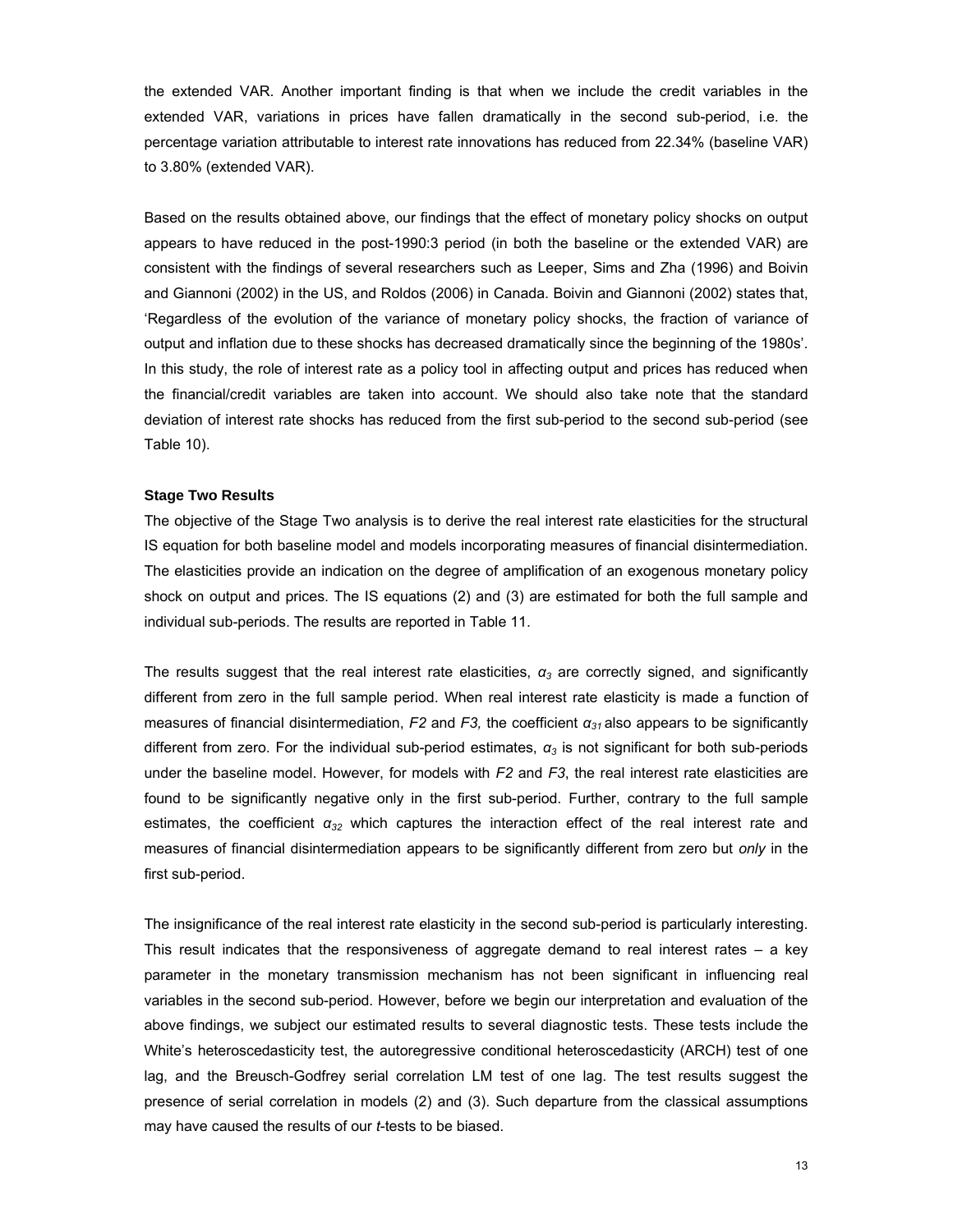The lag lengths are increased to two in order to eliminate the presence of serial correlation, as well as to examine the dynamics of higher-order lag lengths in our model specification. The results of the estimated Equations (4) and (5) are reported in Table 13. With the increase in the number of lags, the extent of serial correlation has been reduced substantially. At 1% level, there is no evidence of serial correlation. The results are consistent across both the full sample as well as individual sub-periods. In order to test the significance of the real interest rate elasticity, and the coefficient incorporating measures of financial disintermediation, we apply the *F*-coefficient restriction test to our estimated results which we have summarized in Table 12. The test results are reported in Table 13.

The results suggest that with increased lag length in the model specification, the real interest rate elasticity remains significantly different from zero in the full sample period for both the baseline IS as well as the IS models incorporating measures of financial disintermediation. Individual sub-period analysis suggests that with increased lag length, the real interest rate elasticity is not significantly different from zero under the baseline IS for both sub-periods. Similar to the results in Table 11, real interest rate elasticity remains significant but, only in the first sub-period for IS models incorporating the variables *F2* and *F3.* Apart from the above, the coefficients capturing the interaction effect of the real interest rate and measures of financial disintermediation appear to be significant at either at 1% or 5% levels. We note that significance is once again, only for the first sub-period.

### **Discussion of Results**

Following innovations in the policy interest rate, evidence from VDC suggests that the inclusion of credit/financial variables in the VAR analysis has accounted for lesser variability in output and prices in the second sub-period. In other words, the inclusion of credit/financial variables appears to have absorbed some of the variability of output and prices.

The full sample analysis indicates that the real interest rate elasticity has increased significantly when we include measures of financial disintermediation. When individual sub-periods are examined, our results indicate larger and significant real interest rate elasticity for both models incorporating measures of financial disintermediation in the first sub-period. Further, the interaction effect between the real interest rate and *F2/F3* has been found to be significant. The real interest rate elasticity in the baseline IS model is not significantly different from zero, but becomes significant with the inclusion of variables *F2* and *F3*. On the basis of this finding, innovations in the policy interest rate prior to the 1990:3 have accounted for larger variations in output and inflation in the presence of financial disintermediation. In fact, real interest rate elasticity has been much larger in the presence of financial disintermediation (although activities in the capital market have been very much subdued during this period).

The real interest rate elasticity is not statistically different from zero in the second sub-period under the extended IS model. The dynamics of monetary transmission mechanism appeared to have changed in the second sub-period, resulting in lower output and price variability following an exogenous monetary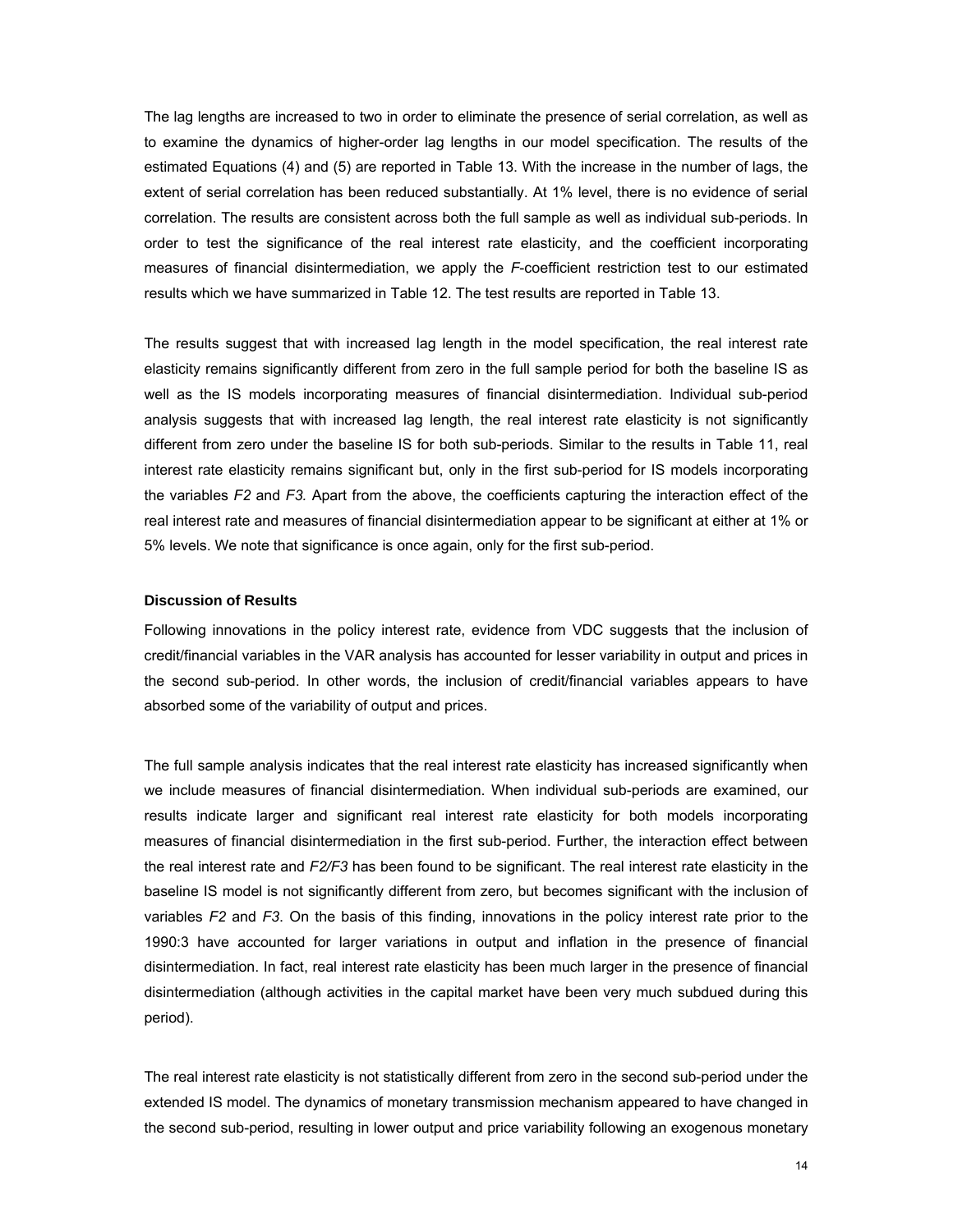policy shock. Our results therefore suggest that increased financial disintermediation since the early 1990s has contributed towards changes in the propagation of an exogenous monetary policy shock.

The contribution of the interest rate shock to the variability of output (and prices) tends to fall when the broad credit channel of monetary transmission mechanism is included, alongside with the traditional interest rate channel beginning in the early 1990s. We could therefore make an assertion that monetary policy appears to be more effective in influencing real variables prior to the 1990:3 period in Malaysia. From the above assertion, it would appear that increased financial disintermediation in the early 1990s may have caused real interest rate elasticity to lose their significance in influencing real variables. Monetary policy in this respect is therefore less effective in influencing real variables during this period. Output (and prices) tends to be stabilized because as long as firms and households are unconstrained in their access to credit, they would become less responsive to the current and/or changing economic condition. The implication is the lowering of the persistence of movement in the output gap.

#### **IV. CONCLUSION**

The primary objective of this study is to draw statistically justifiable conclusion which would enable us to judge the relative effectiveness of monetary policy in Malaysia in recent years with increased capital market activities. Specifically, we wish to ascertain whether the dynamics of monetary transmission mechanism have changed following structural changes that took place in the financial system beginning in the early 1990s. This empirical study has been carried out in view of the expectation that the Malaysian capital market will play an integral role in further developments of the Malaysian financial system. Accordingly, in our view, further activities in the capital market would likely affect the monetary transmission mechanism, and ultimately, the conduct of monetary policy in Malaysia.

Our data suggest that when we take into account the credit/financial variables into the analysis, the variability of output and inflation fell dramatically. Our data also suggest that (considering only the extended VAR model) the dynamics of monetary transmission mechanism have changed significantly from the pre-1990:3 period (first sub-period) to the post-1990:3 period (second sub-period). Specifically, output variability that is attributable to interest rate innovations in the post-1990:3 period appeared to have fallen substantially as compared to the pre-1990:3 period. Following reduced output variability (and to a lesser extent, prices) in the post-1990:3 period, monetary policy appears to be less effective in influencing real variables. In contrast, in the pre-1990:3 period, the existence of financial disintermediation appears to have led to an increased in real interest rate elasticity, although market activity has been somewhat subdued during this period.

There is strong evidence suggesting greater effectiveness of monetary policy in influencing real variables during the pre-1990:3 period when the process of financial disintermediation is taken into account. The interaction effect of the real interest rate and measures of financial disintermediation has been found to be significant in the first sub-period. These evidences suggest that the subdued capital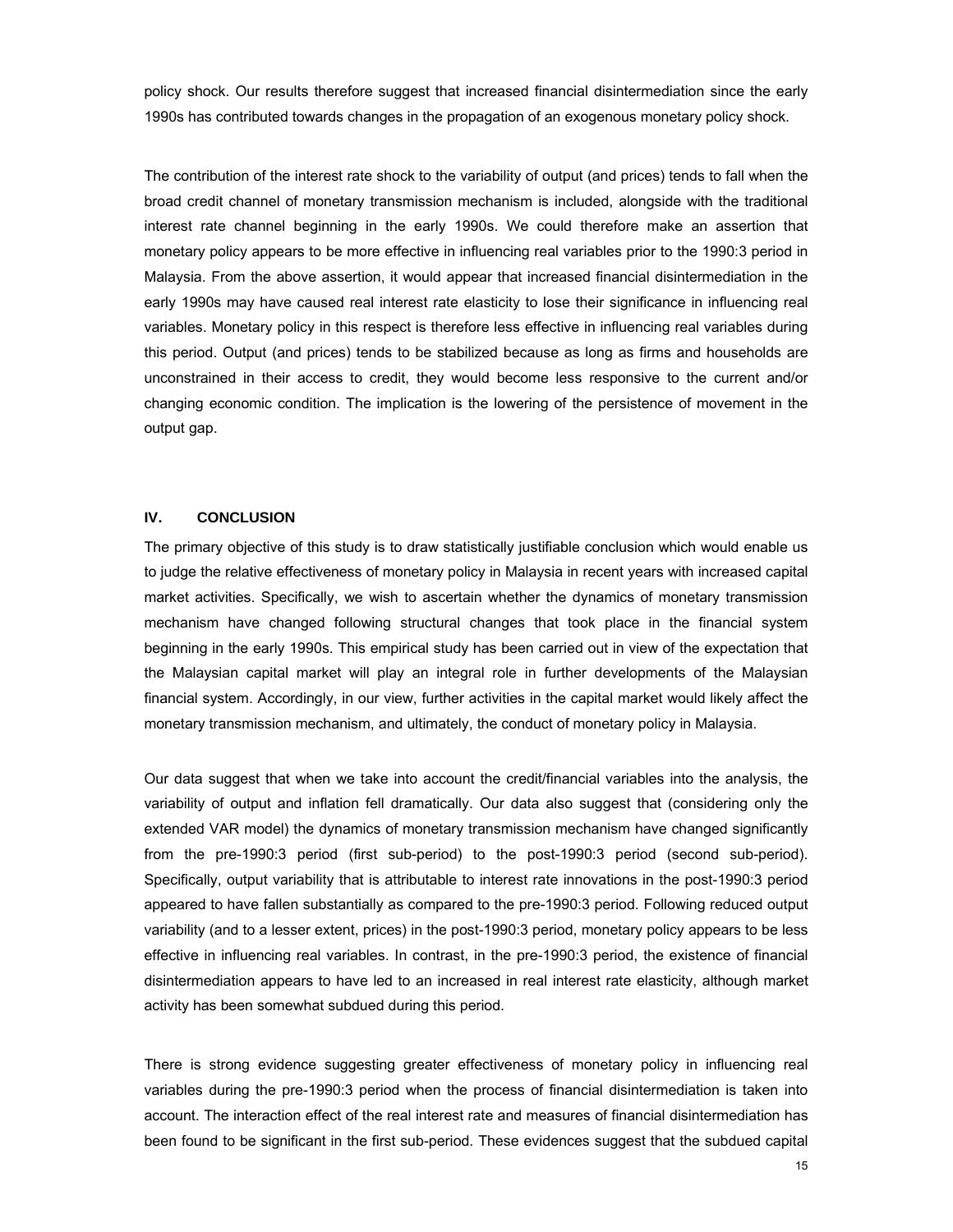market activities may have caused monetary policy to be relatively more potent during the pre-1990:3 period. There is evidence indicating that the increased financial disintermediation activities in the post-1990:3 period has been associated with reduced effectiveness of monetary policy in influencing real variables. As a result, the findings of our study support the hypothesis that increased financial disintermediation in the early 1990s has contributed to changes in dynamics of monetary transmission mechanism in Malaysia.

The empirical evidence that we have reported suggests that the lower variability of output (and to a much lesser extent, prices) in the post-1990 period is consistent with the results obtained by Boivin and Giannoni (2002) in the US and Roldos (2006) in Canada. A given exogenous change in the policy interest rate has led to smaller response of output (and inflation).

Although our results supported the findings of several researchers mentioned above, one aspect of our result is strikingly different from that of Roldos (2006). In his study of financial disintermediation in Canada, Roldos (2006) argued that increased capital market activities has been associated with greater real interest rate elasticity, implying that the output gap in Canada is relatively more responsive to changes in real interest rate in recent years.

The findings of lower variability of output (and inflation) as well as the greater real interest rate elasticity in Canada imply that the systematic component of monetary policy (one that is characterized by monetary policy reaction function) has likely to have become more important with greater use of market-based financing. Clearly, from the results that we have reported, this particular situation is not observed in Malaysia. The situation in Malaysia appears to be different in the sense that although the effectiveness of an exogenous monetary policy shock appears to have diminished, the real interest rate elasticity has also appeared to have lost its significance in influential the output gap in the post-1990 period. In this regard, the increased financial disintermediation since the early 1990s appears to have made the conduct of monetary policy more difficult. Our findings confirm the argument made by Chong and Goh (2005) whom suggest that in recent years, the use of interest rate alone may be limited in its effectiveness for affecting real economic activities.

Our study involves the examination of real interest rate elasticity as a function of financial disintermediation. An examination of the extent of market-based financing of the NFCS in Malaysia shows that gross nominal funds raised in the capital market accounted for, on average, only 12.16% (for *F2*) and 9.59% (for *F3*) for the period 1990:3 to 2005:4. As at the end of 2005, bank loans accounted for more than 85% of total NFCS' total financing. In industrialized economies such as Canada, this percentage is as low as 40%. It is thus not surprising that the capital market (direct financing) channel of monetary policy transmission mechanism appears to be overshadowed by the interest rate channel, resulting in the insignificance of the interaction effect of the real interest rate and measures of financial disintermediation in influencing real variables in the post-1990:3 period.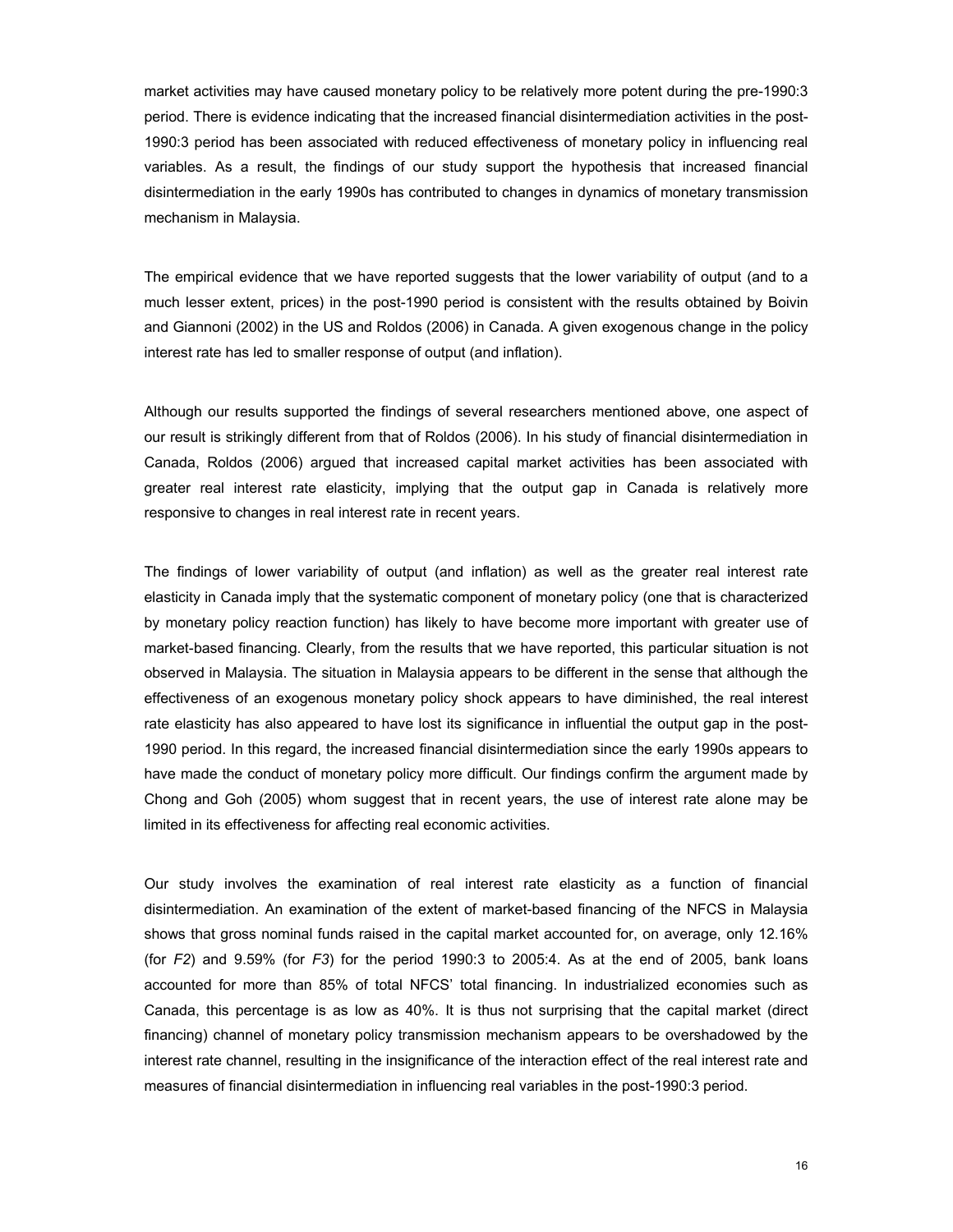Nonetheless, we ought to acknowledge that the reduced variability in output and prices in recent years may in actual fact be non-financial in nature (Kuttner and Mosser (2002)). Other factors such as changing behaviour of firms and consumers, re-organization of markets, as well as more effective management of inventories could have contributed to the apparent stability in output and prices in recent years. These are legitimate arguments that warrants further consideration.

#### **REFERENCES**

Attila, Emam, (2000), *"Overview of the Malaysian Capital Market and Recent Developments",* Paper presented at the seminar of Malaysian Capital Market Development and Regulation, Kuala Lumpur.

Azali, M. and Matthews, K.G.P., (1999), *"Money-Income and Credit-Income Relationships during the Pre- and Post-Financial Liberalization Periods: Evidence from Malaysia",* Applied Economics, 31, pp 1161-1170.

Bank Negara Malaysia *Annual Report*, various issues, Bank Negara Malaysia, Kuala Lumpur.

*Monthly Statistical Bulletin*, various issues, Bank Negara Malaysia, Kuala

Lumpur.

\_\_\_\_\_\_\_\_\_\_\_\_\_\_\_\_\_\_ *Quarterly Economic Bulletin*, various issues, Bank Negara Malaysia, Kuala Lumpur.

Bardsen, G., (1989), *"Estimation of Long-run Coefficients in Error Correction Models",* Oxford Bulletin of Economics and Statistics, 51(2), pp 345-351.

Bean, C., Larsen, J. and Nikolov, K., (2002), *"Financial Frictions and the Monetary Transmission Mechanism: Theory, Evidence and Policy Implications",* European Central Bank Working Paper Series, No. 113.

Bernanke, B.S. and Blinder, A.S., (1988), *"Credit, Money and Aggregate Demand",* American Economic Review, 78, pp 435-439.

\_\_\_\_\_\_\_\_\_\_\_\_\_\_\_\_\_\_\_\_\_\_\_\_\_\_\_ (1992), *"The Federal Funds Rate and the Channels of Monetary Transmission",* American Economic Review, 82, pp 901-921.

Bernanke, B.S. and Gertler, M., (1995), "*Inside the Black Box: The Credit Channel of Monetary Policy Transmission",* Journal of Economic Perspectives, 9(4), pp 27-48.

Boivin, J. and Giannoni, M., (2002), "*Has Monetary Policy Becoming Less Powerful?",* Federal Reserve Bank of New York Staff Reports, No.144.

Bursa Malaysia, via www.bursamalaysia.com

Choi, I., (1992), "Effects of Data Aggregation and the Power of Tests for Unit Root", Economic Letters, 40, pp 397-401.

Chong, C.S. and Goh, K.L. (2005) *"Inter-temporal Linkages of Economic Activity, Stock Price and Monetary Policy in Malaysia"*, Asia Pacific Journal of Economics and Business, 9(1), pp 48-61.

Chow, G.C., (1960), *"Tests of Equality Between Sets of Coefficients in Two Linear Regressions,"*  Econometrica, 28, pp 591-605.

Christiano, L.J., Eichenbaum, M. and Evans, C., (1994), *"The Effects of Monetary Policy Shocks: Some Evidence form the Flow of Funds",* NBER Working Paper, No. 4699*.*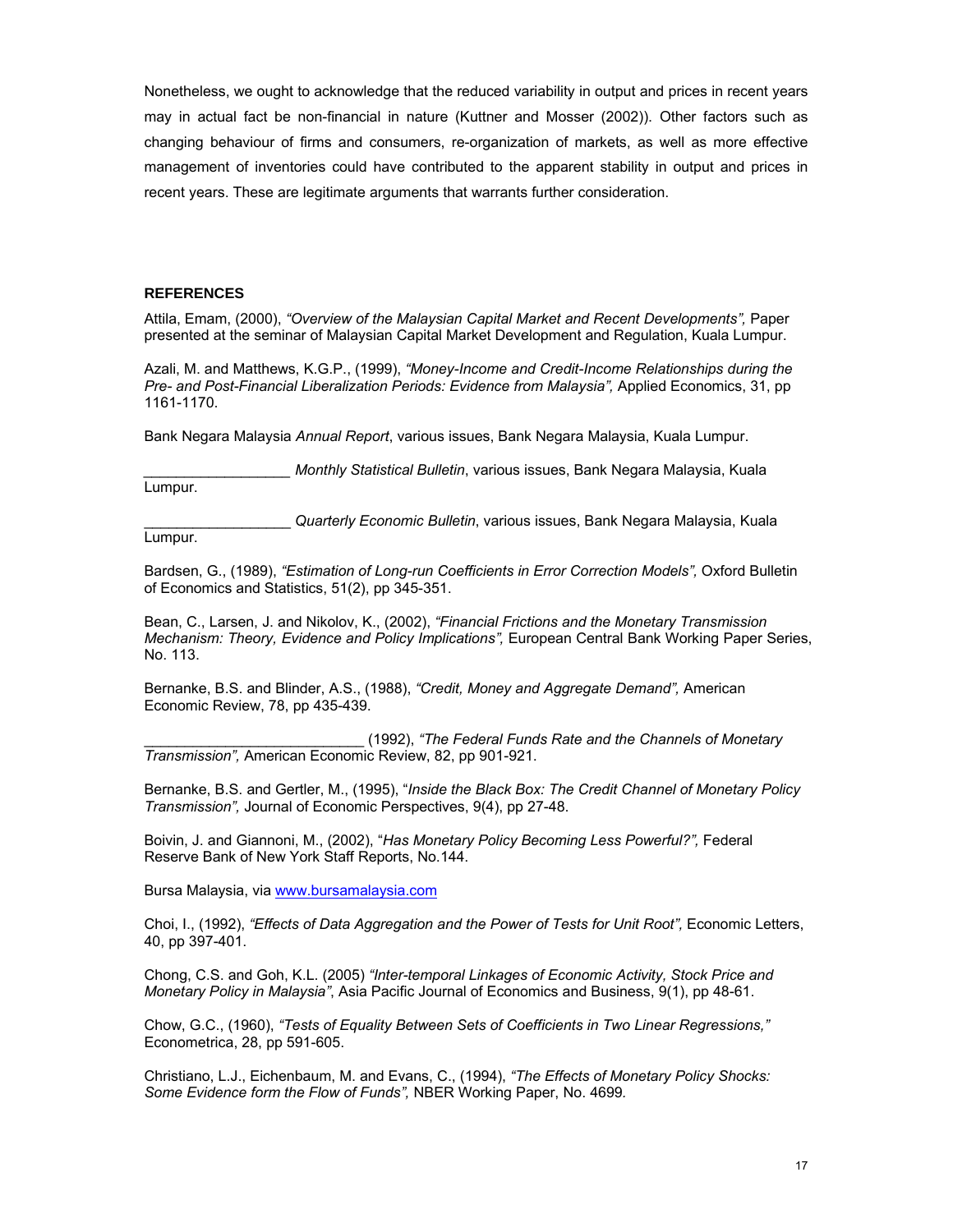Clarida, R., Gali, J. and Gertler, M., (1999), *"The Science of Monetary Policy",* Journal of Economic Literature, 37(4), pp 1661-1707.

Dale, S. and Haldane, A.G., (1995), *"Interest Rate and the Channels of Monetary Transmission Mechanism: Some Sectoral Estimates",* European Economic Review, 39, pp 1611-1626.

Department of Statistics' *Monthly Statistical Bulletins*, various issues, Jabatan Perangkaan Malaysia, Kuala Lumpur.

\_\_\_\_\_\_\_\_\_\_\_\_\_\_\_\_\_\_\_\_ *Quarterly Statistical Bulletins*, various issues, Jabatan Perangkaan Malaysia,

Kuala Lumpur.

Dickey, D. and Fuller, W., (1979), *"Distribution of the Estimators for Autoregressive Time-series with a Unit Root"*, Journal of the American Statistical Association, 74, pp 427-431.

Disyatat, P. and Vongsinsirikul, P., (2003), *"Monetary Policy and the Transmission Mechanism in Thailand",* Journal of Asian Economics, 14, pp 389-418.

Estrella, A., (2004), "*Banks and Monetary Transmission in the Current US Environment",* Paper written for the 25<sup>th</sup> SUERF colloquium on Competition and Profitability in European Financial Services: Strategic, Systematic and Policy Issues.

Engle, R.F. and Granger, C.W.J., (1987a), *"Cointegration and Error Correction: Representation, Estimation and Testing"*, Econometrica, 55, pp 251-276.

\_\_\_\_\_\_\_\_\_\_\_\_\_\_\_\_\_\_\_\_\_\_\_\_\_\_\_ (1987b), *"Long-run Economic Relationships: Readings in cointegration",* Oxford University Press, New York.

Friedman, M. and Schwartz, A., (1993), *"A Monetary History of the United States, 1867-1960",* Princeton University Press.

Ghazali, N. A. (1998), *"Financial Liberalization, Innovation and the Response of Malaysian Commercial Banks' Portfolio to Monetary Shocks", Paper presented at the 10<sup>th</sup> Conference on Asia-*Pacific Financial Markets in the Next Millennium: Issues and challenges, Kuala Lumpur.

Hussein, A., (1992), *"Financial Liberalization and Interest Rate Determination in Malaysia"*, Bank Negara Malaysia's Discussion Paper No. 12, Economics Department, Bank Negara Malaysia.

Hussein, A., (1994), *"Financial System"* in Jomo, K.S., ed., Malaysia's Economy in the Nineties, Pelanduk Publications, pp 137-169.

International Monetary Fund, *International Financial Statistics,* various issues, IMF.

Jallah, S., (2004), *"A VAR Analysis of the Effects of Monetary Policy in Malaysia",* MEc dissertation submitted to the Faculty of Economic and Administration, University of Malaya.

Johansen, S. (1988), *"Statistical Analysis of Cointegrating Vectors"*, Journal of Economic Dynamics and Control, 12, pp 231-254.

Kuttner, K.N. and Mosser, P.C. (2002), *"The Monetary Transmission Mechanism: Some Answers and Further Questions",* Economic Policy Review, May, Federal Reserve Board of New York.

Leeper, E.M., Sims, C.A. and Zha, T., (1996), *"What Does Monetary Policy Do?"* Brookings Papers on Economic Activity, 2, pp 1-63.

Levin, A.T., Natalucci, F.B. and Zakrajsek, E., (2004), *"The Magnitude and Cyclical Behaviour of Financial Market Frictions",* Finance and Economics Discussion Series, 70, Federal Reserve Board.

Lin, S.Y., (1991), *"The Malaysian Financial Markets",* Paper presented at the 3rd Annual Pacific-Basin Finance Conference, Seoul, South Korea.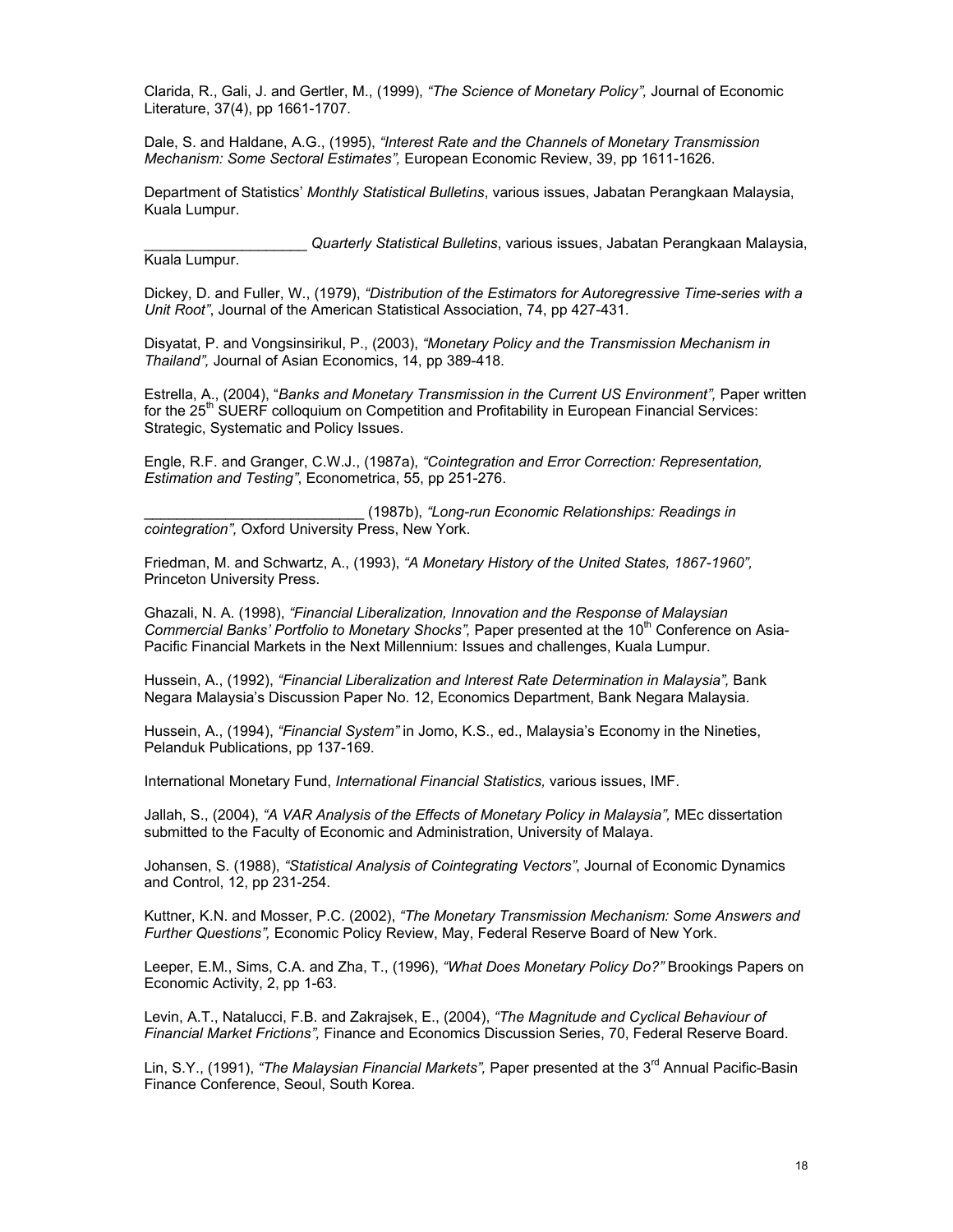Mansor, I., (2002), *"Money, Credit, Asset Prices and Monetary Transmission Mechanism: Evidence from Malaysia",* Paper presented in the 8<sup>th</sup> Convention of the East-Asian Economic Association, Kuala Lumpur.

Masih, A. and Masih, R., (1996), *"Empirical Tests to Discern the Dynamic Causal Chain in Macroeconomic Activity: New Evidence from Thailand and Malaysia based on Multivariate Cointegration/Vector Error Correction Modeling Approach",* Journal of Policy Modeling, 18, pp 531-560.

Mulayana, S., (1995), *"Financial Reforms and Transmission Mechanism of Monetary Policy in SEACEN Countries",* SEACEN Research and Training Centre, Kuala Lumpur.

Nelson, C.R. and Plosser,C.I., (1982), *"Trends and Random Walks in Macroeconomic Time Series",*  Journal of Monetary Economics, 10, pp 139-162.

Perron, P., (1989), *"The Great Crash, the Oil Price Shock, and the Unit Root Hypothesis",*  Econometrica, 57, pp 1361-1401.

Phillips, C.B. and Perron, P., (1987), *"Does GNP Have a Unit Root?: A Re-evaluation",* Economic Letters, 23, pp 119-216.

Raghavan, V.R., (2000), *"The Effects of Financial Liberalisation on Monetary Policy: The Malaysian Experience",* MEc dissertation submitted to the Faculty of Economic and Administration, University of Malaya.

Ramaswamy, R. and Sloek, T., (1997), *"The Real Effects of Monetary Policy in the European Union: What Are the Differences?",* IMF Working Paper, December 1997.

Roldos, J., (2006), *"Disintermediation and Monetary Transmission Mechanism in Canada",* IMF Working Paper, March 2006.

Romer, D., (2001), *"Advanced macroeconomics",* 2nd Ed., McGraw-Hill, New York.

Schmidt, R.H., Hackethal, A. and Tyrell, M., (1999), *"Disintermediation and the Role of Banks in Europe: An International Comparison",* Journal of Financial Intermediation, 8, pp 36-67.

Sellon, G. Jr, (2002), "*The Changing US Financial System: Some Implications for the Monetary Transmission Mechanism",* Economic Review, Quarter 1, Federal Reserve Bank of Kansas City.

Shanmugam, B., Nair*,* M., and Ong, W.L., (2003), *"The Endogenous Money Hypothesis: Empirical Evidence from Malaysia"*, Journal of Post-Keynesian Economics, 25(4), pp 599-611.

Sims, C.A., (1982), *"Comparison of Interwar and Postwar Business Cycles: Monetarism Reconsidered"*, American Economic Review, 70(2), pp 250-257.

Tan, K.G., and Cheng, C.S., (1995), *"The Causal Nexus of Money, Output and Prices in Malaysia"*, Applied Economics, 27, pp 1245-1251.

Taylor, J., (1993), *"Discretion versus Policy Rules in Practice",* Carnegie-Rochester Conference Series on Public Policy, 39, pp 195-214.

Tee, C.G., (2001), *"The Response of Bank Lending to Interest Rate Changes: The Case of Malaysia",*  MEc Research Paper submitted to the Faculty of Economic and Administration, University of Malaya.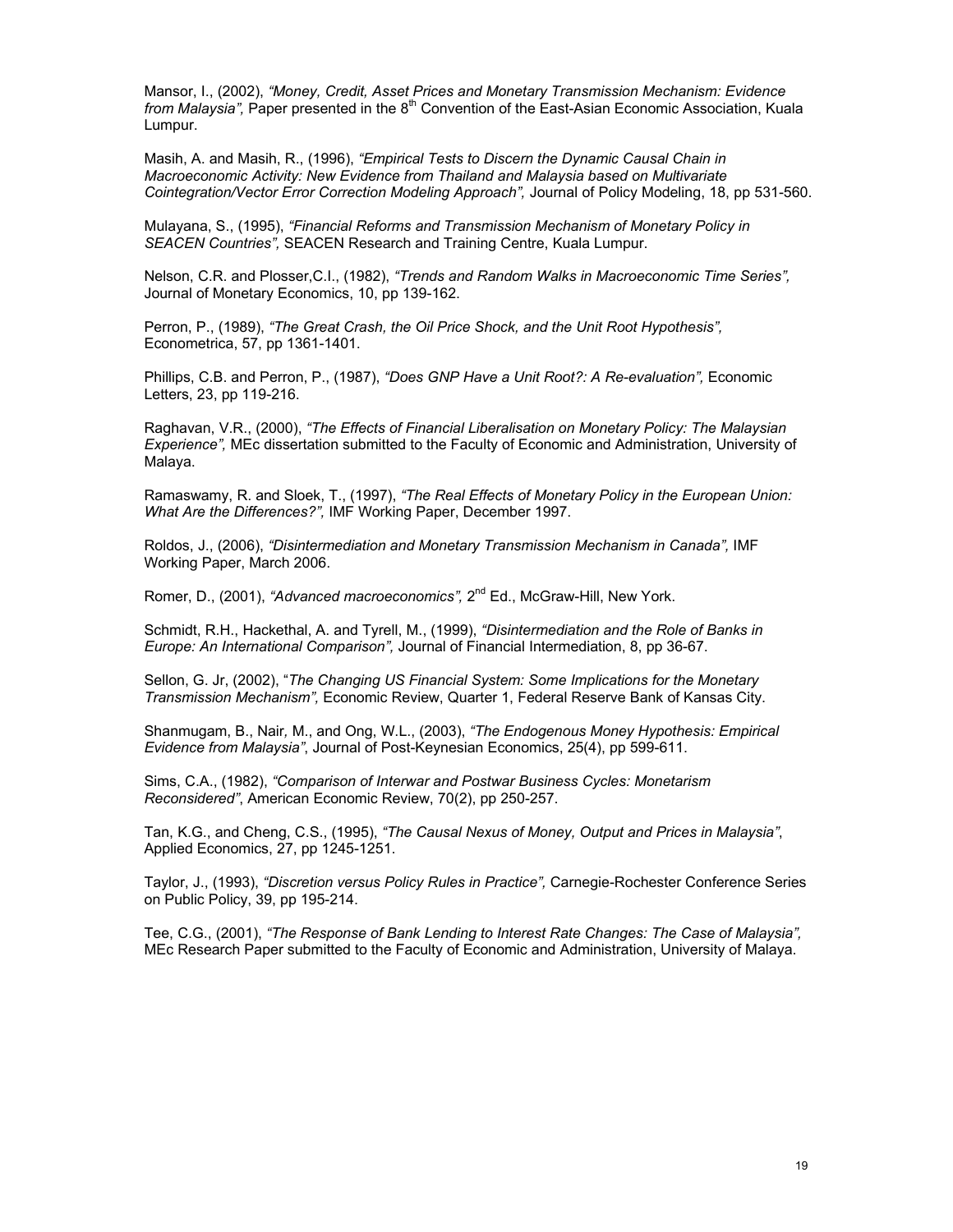



*Source : Bank Negara Malaysia and Bursa Malaysia*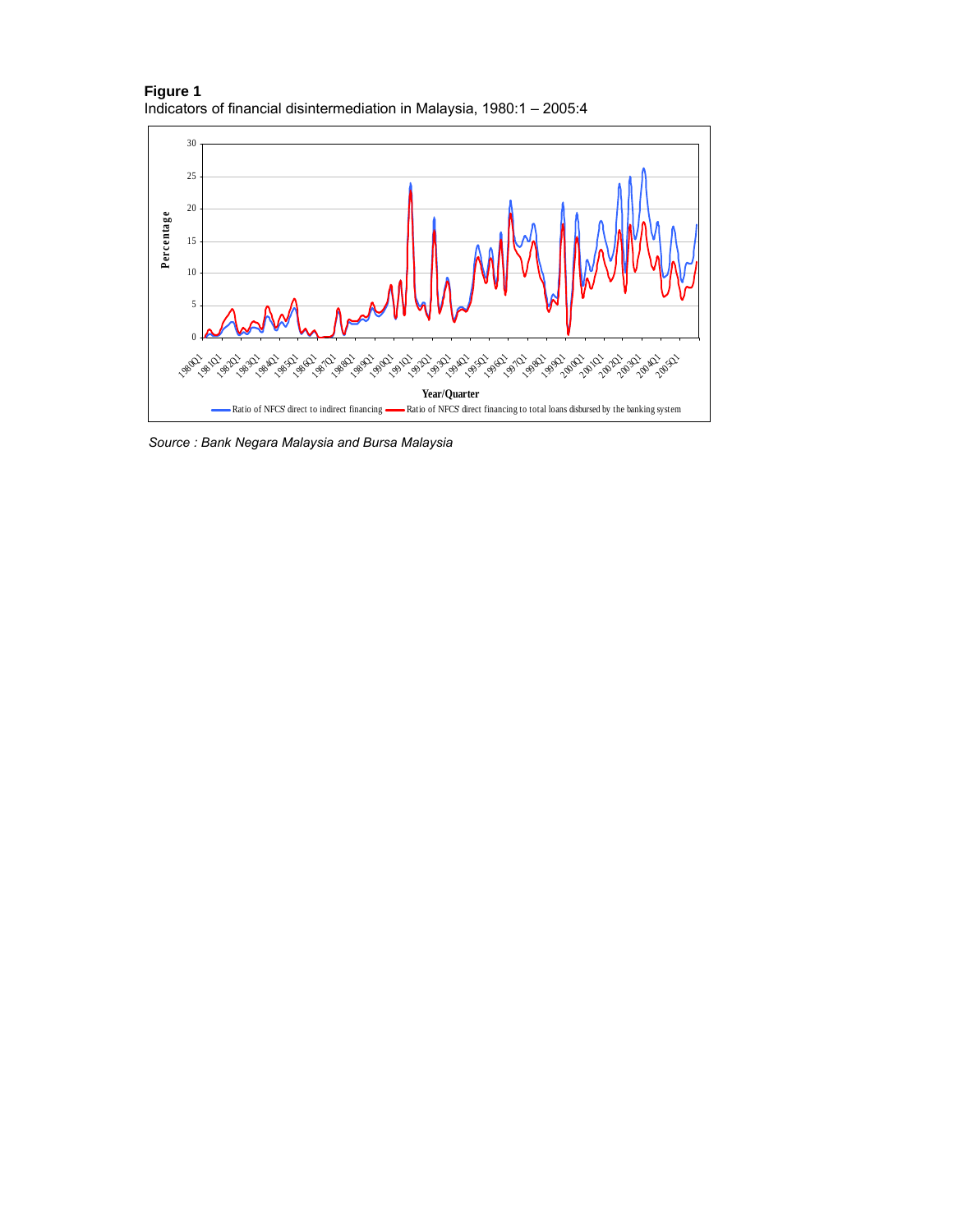## **Table 1**  Description of variables

| No.              | <b>Variables</b>                             | <b>Proxy variables</b>                                                                                                                                                                                 |
|------------------|----------------------------------------------|--------------------------------------------------------------------------------------------------------------------------------------------------------------------------------------------------------|
| $\mathbf{1}$ .   | Output                                       | Nominal GDP deflated by the aggregate price level, $y_t$ (in logarithmic)                                                                                                                              |
|                  |                                              | Due to the non-availability of GDP data from 1980:1 to 1990:4, it was necessary                                                                                                                        |
|                  |                                              | to interpolate the annual series on real GDP to obtain quarterly series based on                                                                                                                       |
|                  |                                              | Goldstein and Khan (1976). Refer to Appendix I for details.                                                                                                                                            |
| 2.               | Output gap                                   | Difference between actual output and potential output where potential output is a                                                                                                                      |
|                  |                                              | Hodrick-Prescott filtered version of the actual output series, ygap <sub>t</sub> (in                                                                                                                   |
|                  |                                              | percentage)                                                                                                                                                                                            |
|                  |                                              | The Hodrick-Prescott filter (HP-filter) is used as a detrending method. Supposing                                                                                                                      |
|                  |                                              | the original series $y_t$ is composed of a trend component, $g_t$ and a cyclical                                                                                                                       |
|                  |                                              | component, $c_t$ , i.e. $y_t = g_t + c_t$ . The HP-filter isolates the cyclical component by                                                                                                           |
|                  |                                              | solving the following minimization problem.                                                                                                                                                            |
|                  |                                              |                                                                                                                                                                                                        |
|                  |                                              | $\sum_{t=1}^{T} (y_t - g_t)^2 + \lambda \sum_{t=2}^{T-1} [(g_{t+1} - g_t) - (g_t - g_{t-1})]^2$                                                                                                        |
|                  |                                              |                                                                                                                                                                                                        |
|                  |                                              | The output gap is computed as $ygap_t = (y_t - g_t)/y_t$                                                                                                                                               |
| 3.               | Expected output gap                          | Difference between forecasted output and the potential output, ygapf <sub>t</sub> (in                                                                                                                  |
|                  |                                              | percentage)                                                                                                                                                                                            |
|                  |                                              | Forecasted output is computed based on the estimated output equation from the                                                                                                                          |
|                  |                                              | extended VAR (see discussion below). Expected output gap is then computed in                                                                                                                           |
|                  |                                              | the manner similar to the output gap, i.e. as the percentage difference in the                                                                                                                         |
|                  |                                              | forecasted output series from the detrended output series.                                                                                                                                             |
| 4.               | Aggregate price level                        | Consumer Price Index (CPI) (1980 = 100), $P_t$ (in logarithmic)                                                                                                                                        |
| $\overline{5}$ . | Nominal interest rate                        | Average BNM's 3-month Inter-bank Rate/Overnight Policy Rate (OPR), it                                                                                                                                  |
| 6.               | Real interest rate                           | Ex-post/actual real interest rate, r <sub>t</sub>                                                                                                                                                      |
|                  |                                              | $r_t = i_t - E_t(\pi_{t+1})$ , where expected inflation, $E_t(\pi_{t+1}) = \pi_t + \mu_t$ , $E(\mu_t) = 0$<br>Average bilateral exchange rate between US and Malaysia, s <sub>t</sub> (in logarithmic) |
| 7.               | Nominal exchange rate                        |                                                                                                                                                                                                        |
| 8.               | Loans to the NFCS (in real terms)            | (expressed as units of domestic currency per unit of foreign currency),<br>Loans disbursed by the banking system to the NFCS, deflated by the aggregate                                                |
|                  |                                              | price level, BL,                                                                                                                                                                                       |
| 9.               |                                              | Outstanding household mortgage extended by the banking system to the                                                                                                                                   |
|                  | Household mortgage credit<br>(in real terms) | household sector, deflated by the aggregate price level, $M_t$ (in logarithmic)                                                                                                                        |
| 10.              | Household consumption credit                 | Outstanding household consumption credit extended by the banking system to                                                                                                                             |
|                  | (in real terms)                              | the household sector, deflated by the aggregate price level, $C_t$ (in logarithmic)                                                                                                                    |
| 11.              | Financial disintermediation                  |                                                                                                                                                                                                        |
|                  |                                              |                                                                                                                                                                                                        |
|                  | (i) Measure of financial                     | Ratio of NFCS' direct to indirect financing <sup>(i)</sup> , $F2_t$                                                                                                                                    |
|                  | disintermediation activities                 |                                                                                                                                                                                                        |
|                  | (ii) Measure of both financial               | Ratio of NFCS' direct financing to total loans disbursed by the banking                                                                                                                                |
|                  | disintermediation activities and             | system <sup>(ii)</sup> , $F3_t$                                                                                                                                                                        |
|                  | growth in household mortgage                 |                                                                                                                                                                                                        |
|                  | and consumption credit                       |                                                                                                                                                                                                        |
| 12.              | Measure of broad external finance            | Difference between the average lending rates extended by commercial banks to                                                                                                                           |
|                  | premium                                      | the NFCS and the average discount rate of the 3-month Treasury Bill, $D_t$                                                                                                                             |
| 13.              | Time                                         | Quarterly, t                                                                                                                                                                                           |

Notes:<br>(i) Direct financing refers to gross equity & private debt securities raised by the NFCS from the capital market, while indirect (i) Direct financing refers to gross equity & private debt securities raised by the NFCS from the capital market, while indirect financing refers to total loans disbursed by the banking system to the NFCS.

(ii) Loans disbursed by the banking system<sup>(a)</sup> primarily comprise loans to the (1) agriculture, hunting, forestry and fishing sector, (2) mining and quarrying sector, (3) manufacturing sector, (4) utility sector (electricity, gas, water), (5) wholesale and retail trade, (6)

broad property sector (excluding purchase of residential property), and (7) finance, insurance and business services sector.<br><sup>(a)</sup> Loans disbursed to the government are included, however these loans are insignificant, repr *percent of the total loans disbursed by the banking system.*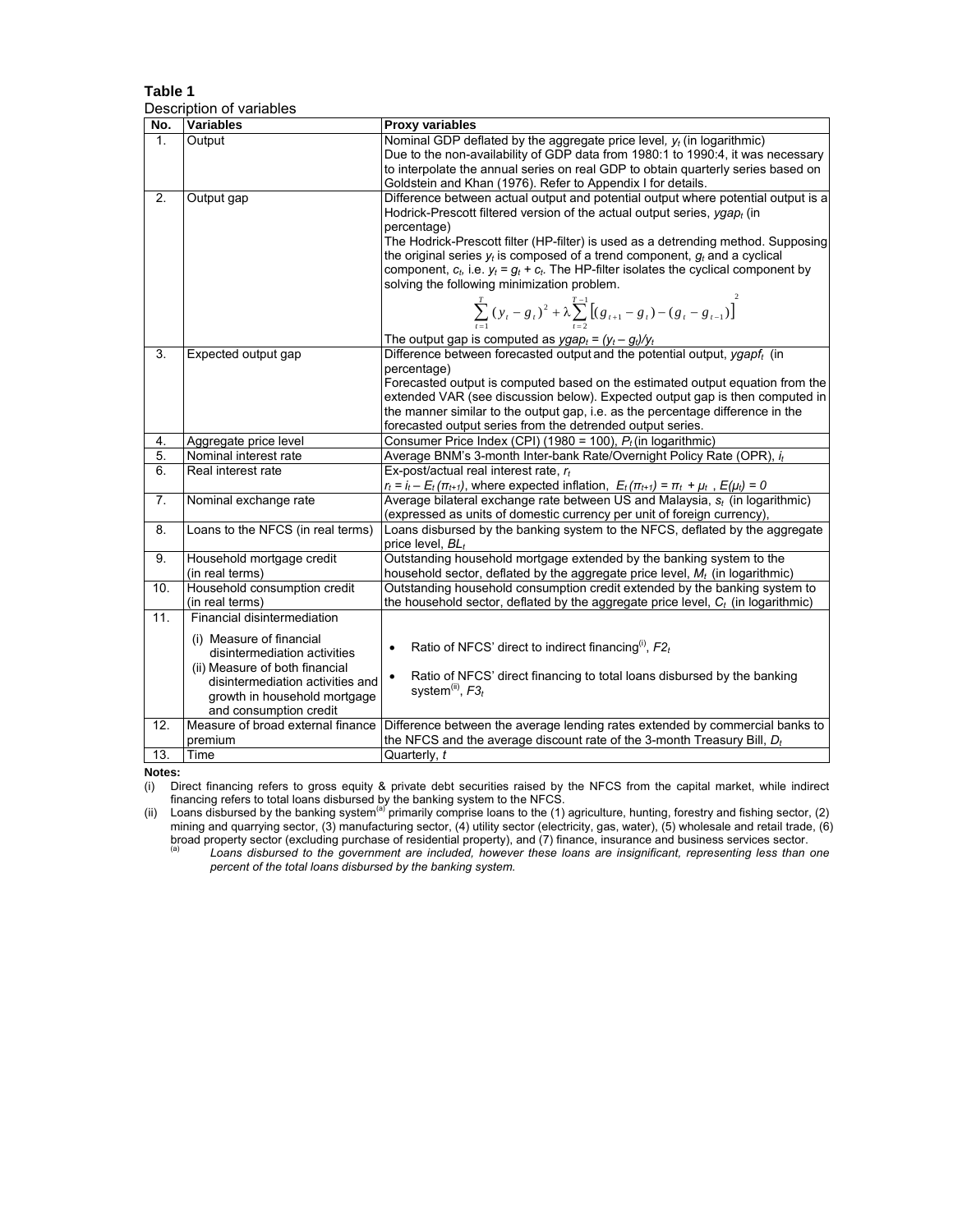Sources of data

| No.           | Data                                                          | Sources of data                                     |
|---------------|---------------------------------------------------------------|-----------------------------------------------------|
| 1.            | Nominal GDP                                                   | Department of Statistic's Monthly and Quarterly     |
|               |                                                               | Bulletins (various issues); and IMF's International |
|               |                                                               | <b>Financial Statistics</b>                         |
| $\mathcal{P}$ | CPI                                                           | Department of Statistic's Monthly and Quarterly     |
|               |                                                               | Bulletins (various issues)                          |
| 3             | 3-month Inter-bank Rate                                       |                                                     |
| 4.            | Discount rate of 3-month Treasury Bill                        |                                                     |
| 5.            | Commercial banks' lending rate                                |                                                     |
| 6.            | Nominal exchange rate (units of domestic currency per unit of | BNM's Monthly Statistical Bulletins and Quarterly   |
|               | foreign currency)                                             | Economic Bulletins (various issues)                 |
| 7.            | Loans disbursed to the NFCS                                   |                                                     |
| 8.            | Household mortgage credit                                     |                                                     |
| 9.            | Household consumption credit                                  |                                                     |
| 10.           | NFCS' direct financing;                                       | BNM's Monthly Statistical Bulletins and Quarterly   |
|               | NFCS' indirect financing; and                                 | Economic Bulletins (various issues), and Bursa      |
|               | Total loans disbursed by the banking system to the NFCS       | Malaysia                                            |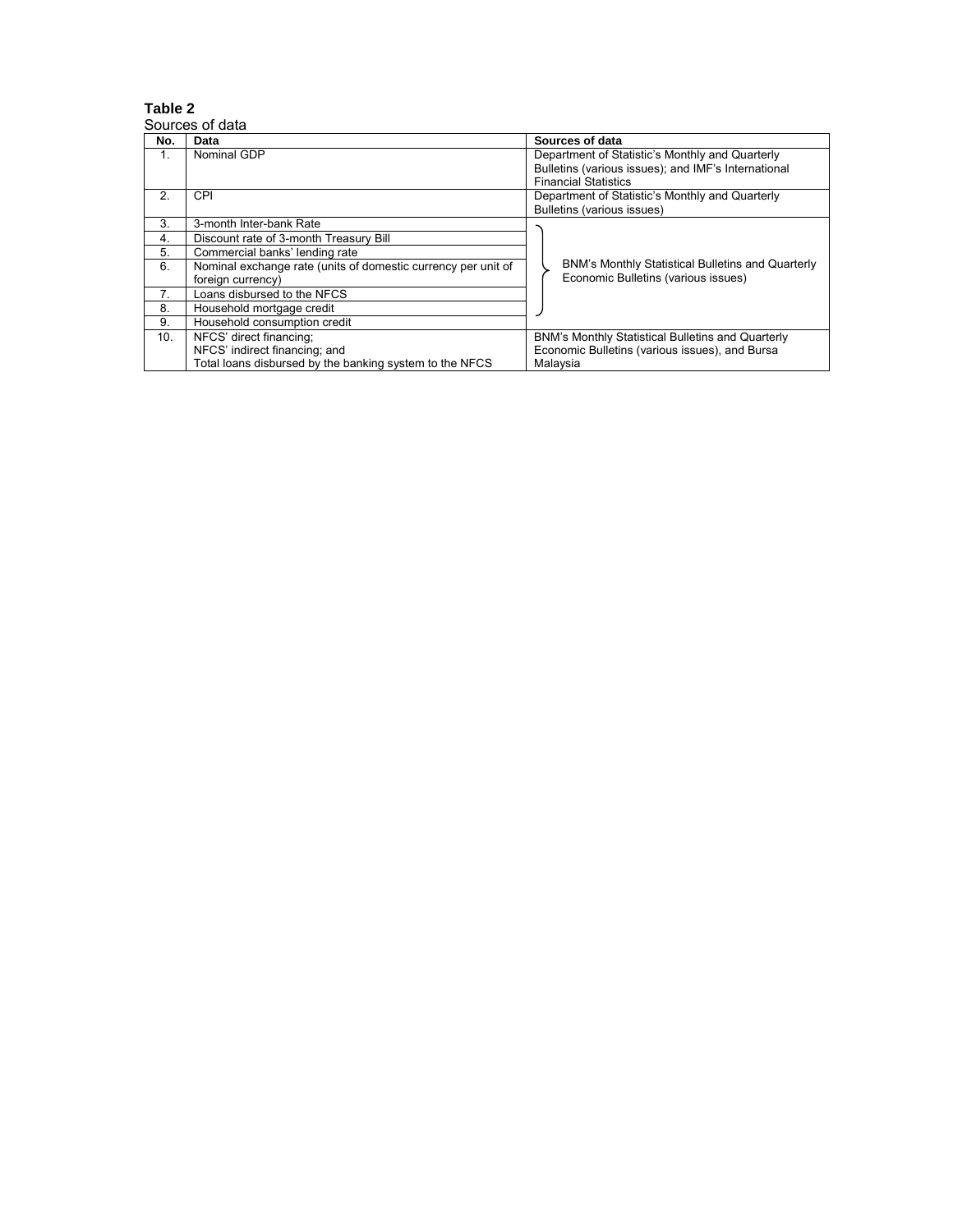## Summary of the ADF and PP unit root tests

| Variables          | Test statistics (full sample) |             |                         |              |  |  |
|--------------------|-------------------------------|-------------|-------------------------|--------------|--|--|
|                    | Level                         |             | <b>First difference</b> |              |  |  |
|                    | ADF <sup>(a)</sup><br>PP      |             | ADF <sup>(a)</sup>      | РP           |  |  |
| $ln y_t$           | $-3.5768$                     | $-2.3801$   | $-5.8749**$             | $-10.9857**$ |  |  |
| $ln s_t$           | $-1.8011$                     | $-2.1999$   | $-6.6054$ **            | $-6.7678**$  |  |  |
| It                 | $-3.0571$                     | $-3.5770*$  | $-6.2713**$             | $-11.1369**$ |  |  |
| $ln P_t$           | $-1.8589$                     | $-1.6225$   | $-5.0421**$             | $-8.1416**$  |  |  |
| r,                 | $-2.0510$                     | $-3.3681$   | $-8.6290**$             | $-13.0332**$ |  |  |
| ygap $_{t}$        | $-7.0753**$                   | $-4.1383**$ |                         | ۰            |  |  |
| ygapf <sub>t</sub> | $-3.9715**$                   | $-2.7530**$ |                         |              |  |  |
| $F2_t$             | $-4.8215**$                   | $-9.6939**$ |                         | ۰            |  |  |
| $F3_t$             | $-5.2375**$                   | $-9.9219**$ |                         |              |  |  |

| <b>Variables</b>   | Test statistics (individual sub-periods) |              |                         |                          |                            |             |                          |                          |  |
|--------------------|------------------------------------------|--------------|-------------------------|--------------------------|----------------------------|-------------|--------------------------|--------------------------|--|
|                    |                                          |              | ˈsub-period             |                          | 2 <sup>nd</sup> sub-period |             |                          |                          |  |
|                    |                                          | <u>Level</u> | <b>First difference</b> |                          | Level                      |             |                          | <b>First difference</b>  |  |
|                    | <b>ADF</b>                               | PP           | <b>ADF</b>              | PP                       | ADF <sup>(b)</sup>         | PP          | ADF <sup>(b)</sup>       | <b>PP</b>                |  |
| $ln y_t$           | $-2.3493$                                | $-1.7467$    | $-2.7751$ ^             | $-2.8654$ ^              | $-2.9099$                  | $-2.5107$   | $-5.6585**$              | $-9.6555**$              |  |
| $ln s_t$           | $-2.7926$                                | $-2.6401$    | $-5.5196$ **            | $-6.8925**$              | $-2.1386$                  | $-2.1031$   | -5.9997 **               | $-4.7852**$              |  |
|                    | $-3.0641$                                | $-3.4082$    | $-7.5149**$             | $-8.4153**$              | $-4.1316$                  | $-2.2947$   | $-5.3398**$              | $-4.9099**$              |  |
| $ln P_t$           | $-3.0734$                                | $-2.6702$    | $-5.3483**$             | $-5.6483**$              | $-3.0571$                  | $-1.5368$   | $-7.0869**$              | $-5.7687**$              |  |
|                    | $-2.3354$                                | $-2.3152$    | $-6.9362**$             | $-7.4725**$              | $-3.4032$                  | $-2.1658$   | $-4.9718**$              | $-6.4560**$              |  |
| D,                 | $-0.4736$                                | $-0.6354$    | $-5.3212**$             | $-5.2695**$              | $-2.9242$                  | $-2.8411$   | $-3.8776$                | $-9.6046**$              |  |
| In $BL_t$          | $-2.0371$                                | $-2.4972$    | $-2.6443$               | $-5.8125**$              | $-1.9230$                  | $-0.8090$   | $-2.9691$                | $-4.7517**$              |  |
| In $M_t$           | $-1.6403$                                | $-1.2693$    | $-10.2821$ **           | $-10.5444**$             | $-2.8254$                  | $-2.0807$   | $-4.7034$                | $-13.9640$ **            |  |
| In $C_t$           | $-1.7057$                                | $-1.1199$    | $-4.7906**$             | $-5.0959**$              | $-2.7356$                  | $-2.0917$   | $-3.6587$                | $-3.8642*$               |  |
| ygapt              | $-3.3985**$                              | $-2.0892*$   |                         | $\overline{\phantom{a}}$ | $-5.1138**$                | $-4.5791**$ |                          |                          |  |
| ygapf <sub>t</sub> | $-2.0761*$                               | $-1.9715*$   |                         | $\overline{a}$           | $-4.0179**$                | $-2.4389*$  | -                        | $\overline{\phantom{0}}$ |  |
| $F2_t$             | $-1.9553$                                | $-5.4244$ ** | $-12.2363**$            | $\sim$                   | $-4.3341*$                 | $-7.8223**$ | $\overline{\phantom{0}}$ | $\overline{a}$           |  |
| F3 <sub>t</sub>    | $-2.4516$                                | $-5.5752**$  | $-12.0044$ **           | ۰                        | $-4.5922*$                 | $-8.4765**$ |                          |                          |  |

**Notes:** 

 $\wedge$  (\*) (\*\*) Denotes rejection of the null of the unit root at 10% (5%) and (1%) level.

# The ADF test applied to all the variables are assumed to follow a process containing a drift and a deterministic time trend. For *ygap<sub>t</sub>* and *ygapf<sub>t</sub>*, the deterministic time trend is not included.<br>(a) The 5% and 1%

(a) The 5% and 1% critical values (for  $\lambda \approx 0.3$ ) for the adjusted ADF-type unit root test are -4.17 and -4.78 respectively (Perron, 1989).<br>
(b) The 5% and 1% critical values (for  $\lambda \approx 0.5$ ) are -4.24 and -4.90 respecti

The 5% and 1% critical values (for  $\lambda \approx 0.5$ ) are -4.24 and -4.90 respectively (Perron, 1989).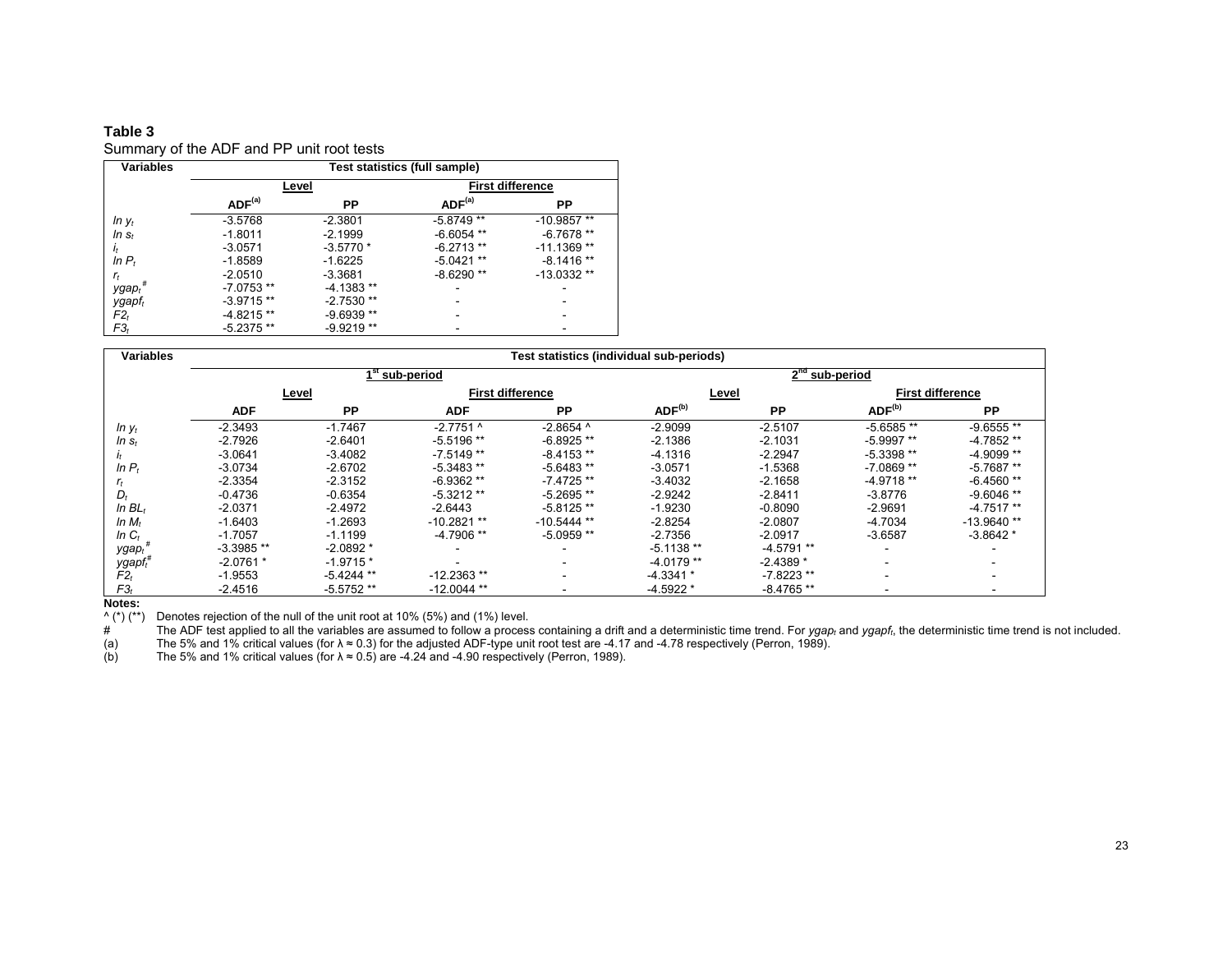Summary of the Johansen cointegration test: Full sample

| No. of cointegrating | <b>Trace statistics</b> |                       |  |  |  |
|----------------------|-------------------------|-----------------------|--|--|--|
| relations            | <b>Baseline model</b>   | <b>Extended model</b> |  |  |  |
| None                 | 62.4371 **              | 271.0997**            |  |  |  |
| At most 1            | 29.0037                 | 199.9442 **           |  |  |  |
| At most 2            | 7.3040                  | 137.9139 **           |  |  |  |
| At most 3            | 1.7313                  | 77.5240**             |  |  |  |
| At most 4            |                         | 39.8331               |  |  |  |

**Note:** 

\*(\*\*) Denotes significance at 5% (1%) level.

# **Table 5**

(a) Summary of the baseline VAR estimates: Full sample

| Independent  | <b>Dependent variable</b> |            |             |            |  |  |  |  |
|--------------|---------------------------|------------|-------------|------------|--|--|--|--|
| variable     | i,                        | In $s_t$   | $ln y_t$    | $ln P_t$   |  |  |  |  |
| Constant     | $9.8659*$                 | $-0.0390$  | $-0.0824$   | $0.1441**$ |  |  |  |  |
|              | (1.6823)                  | (-0.2288)  | $(-0.4768)$ | (4.4824)   |  |  |  |  |
| $I_{t-1}$    | $0.7729**$                | 0.0007     | $-0.0041**$ | 0.0005     |  |  |  |  |
|              | (13.4544)                 | (0.3930)   | $(-2.3990)$ | (1.6127)   |  |  |  |  |
| In $S_{t-1}$ | $-1.5674$                 | $0.9586**$ | $-0.0696*$  | $0.0172**$ |  |  |  |  |
|              | (-1.1992)                 | (25.2593)  | $(-1.8068)$ | (2.3974)   |  |  |  |  |
| In $y_{t-1}$ | $3.6014**$                | 0.0636     | $0.9368**$  | $0.0398**$ |  |  |  |  |
|              | (2.5633)                  | (1.5588)   | (22.6200)   | (5.1614)   |  |  |  |  |
| In $P_{t-1}$ | $-8.7622*$                | $-0.1137$  | 0.1690      | $0.8870**$ |  |  |  |  |
|              | $(-2.3080)$               | (-1.0311)  | (1.5101)    | (42.6113)  |  |  |  |  |

**Notes:** 

\*(\*\*) Denotes significance at 5%(1%) level.

The numbers in parentheses are the *t*-statistics.

|  | (b) Summary of the extended VAR estimates: Full sample |
|--|--------------------------------------------------------|
|--|--------------------------------------------------------|

| Independent<br>variable | Dependent variable |             |             |             |              |             |              |            |
|-------------------------|--------------------|-------------|-------------|-------------|--------------|-------------|--------------|------------|
|                         | ı.                 | In $s_t$    | $D_t$       | In $BLt$    | In $C_t$     | $ln M_t$    | In $y_t$     | In $P_t$   |
| <b>Constant</b>         | 42.7418 **         | 0.0608      | $-10.4969$  | $-0.2682$   | $-2.4648**$  | 1.1807      | 0.2872       | 0.2178     |
|                         | (2.6851)           | (0.1209)    | $(-1.1417)$ | $(-0.7322)$ | (-3.8777)    | (1.1039)    | (0.5713)     | (2.3270)   |
| $I_{t-1}$               | $0.6056**$         | 0.0001      | 0.0569      | 0.0011      | 0.0032       | $-0.0121**$ | $-0.0072$ ** | 0.0000     |
|                         | (7.5906)           | (0.0470)    | (1.3509)    | (0.6668)    | (1.1029)     | $(-2.4642)$ | $(-3.1290)$  | (0.1416)   |
| In $s_{t-1}$            | $-1.4529$          | $0.9916**$  | $-1.3091*$  | $-0.0911**$ | $-0.0207$    | 0.0778      | $-0.1129$ ** | $0.0236**$ |
|                         | $(-1.0435)$        | (24.6407)   | $(-1.7803)$ | (-3.1082)   | (-0.4072)    | (0.9098)    | (-2.8064)    | (3.1537)   |
| $D_{t-1}$               | 0.1847             | $0.0096**$  | $0.8577**$  | $-0.0034$   | $-0.0243$ ** | 0.0021      | $-0.0103$ ** | $0.0010*$  |
|                         | (1.4064)           | (2.5217)    | (12.3658)   | $(-1.2479)$ | (-5.0733)    | (0.2617)    | $(-2.7183)$  | (1.4710)   |
| In $BL_{t-1}$           | $-1.0665$          | 0.0258      | 0.0430      | $0.9693**$  | 0.0426       | $-0.1416*$  | 0.0007       | $-0.0178*$ |
|                         | $(-0.9973)$        | (0.8343)    | (0.0761)    | (43.0792)   | (1.0912)     | $(-2.1559)$ | (0.0237)     | (-3.0931)  |
| In $C_{t-1}$            | 2.9053 **          | 0.0006      | $-0.3531$   | $-0.0123$   | $0.7953**$   | $0.1570**$  | 0.0281       | 0.0126     |
|                         | (2.6778)           | (0.0201)    | (-0.6161)   | $(-0.5383)$ | (20.0744)    | (2.3556)    | (0.8963)     | (2.1544)   |
| In $M_{t-1}$            | $-2.0212**$        | $-0.0069*$  | 0.0533      | $-0.0150$   | 0.0437       | $0.7847**$  | $-0.0255$    | $-0.0140*$ |
|                         | $(-2.5112)$        | $(-0.2987)$ | (0.1253)    | $(-0.8884)$ | (1.4874)     | (15.8687)   | $(-1.0950)$  | (-3.2390)  |
| In $y_{t-1}$            | 0.5503             | $0.1798**$  | $-0.7982$   | $0.1305**$  | $0.3577**$   | $-0.2726*$  | $0.7319**$   | $0.0398**$ |
|                         | (0.2221)           | (2.5100)    | (-0.6099)   | (2.5030)    | (3.9533)     | $(-1.7908)$ | (10.2270)    | (2.9850)   |
| In $P_{t-1}$            | $-8.9800$          | $-0.4318**$ | 4.5064      | $-0.0732$   | $-0.0186$    | $0.7516*$   | $0.5346**$   | $0.9124**$ |
|                         | $(-1.5403)$        | (-2.5628)   | (1.4636)    | (-0.5968)   | $(-0.0874)$  | (2.0985)    | (3.1752)     | (29.1032)  |

**Notes:** 

\*(\*\*) Denotes significance at 5%(1%) level.

The numbers in parentheses are the *t*-statistics.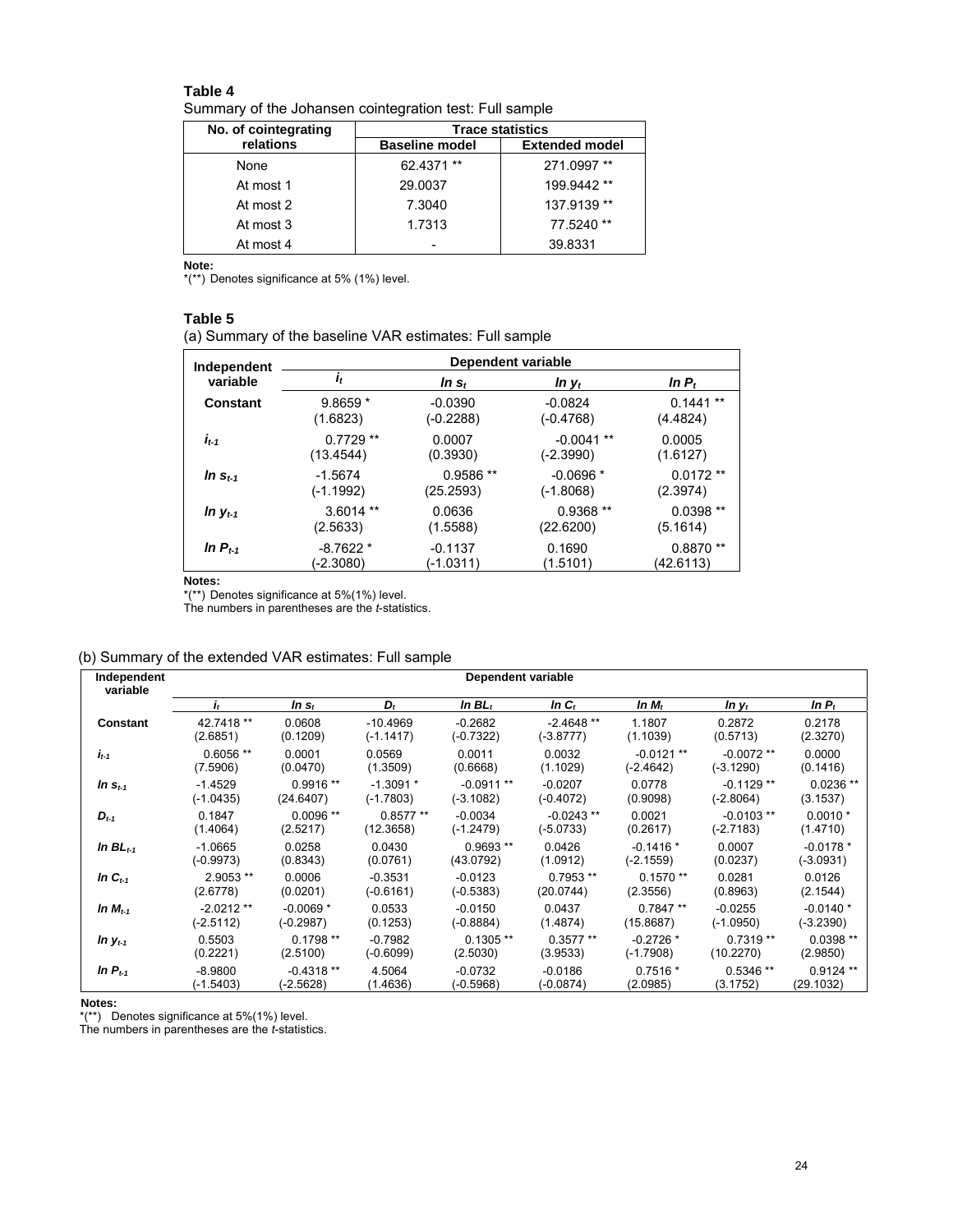Summary of the Chow's breakpoint test

| <b>Equation</b> | F-Statistics <sup>+</sup> (Break point - 1990:3) |                     |  |  |  |  |  |
|-----------------|--------------------------------------------------|---------------------|--|--|--|--|--|
|                 | <b>Baseline VAR</b>                              | <b>Extended VAR</b> |  |  |  |  |  |
| İt              | 3.6329 **                                        | $3.2557**$          |  |  |  |  |  |
| $InS_t$         | 2.9165 *                                         | 4.7534 **           |  |  |  |  |  |
| $D_t$           |                                                  | 2.3706 *            |  |  |  |  |  |
| In $BLt$        |                                                  | 1.5856              |  |  |  |  |  |
| In $C_t$        |                                                  | 4.3850 **           |  |  |  |  |  |
| In $M_t$        |                                                  | 4.7890**            |  |  |  |  |  |
| $ln y_t$        | $***$<br>7.8250                                  | 5.7104 **           |  |  |  |  |  |
| In $P_t$        | 4.8010**                                         | 3.7506 **           |  |  |  |  |  |

**Notes:** 

^ (\*) (\*\*) Denotes significance at 10% (5%) and (1%) level. + The *F*-statistics are the single equation test statistics.

#### **Table 7**

(a) Summary of the baseline VAR estimates: 1<sup>st</sup> sub-period

| Independent  | Dependent variable |            |              |            |  |  |  |  |
|--------------|--------------------|------------|--------------|------------|--|--|--|--|
| variable     | It                 | $ln s_t$   | $ln y_t$     | $ln P_t$   |  |  |  |  |
| Constant     | $-21.2514$         | $-0.2772$  | 0.3810       | $0.4133**$ |  |  |  |  |
|              | (-0.8807)          | (-0.8328)  | (1.1886)     | (3.6128)   |  |  |  |  |
| $i_{t-1}$    | $0.5764$ **        | 0.0003     | $-0.0045$ ** | 0.0000     |  |  |  |  |
|              | (4.4971)           | (0.1693)   | (-2.6236)    | (0.0443)   |  |  |  |  |
| In $S_{t-1}$ | $-12.0675**$       | $0.9023**$ | 0.0063       | 0.0210     |  |  |  |  |
|              | (-2.4290)          | (13.1672)  | (0.0949)     | (0.8897)   |  |  |  |  |
| $ln y_{t-1}$ | 5.1334             | $0.0833*$  | $0.9979**$   | 0.0259     |  |  |  |  |
|              | (1.4673)           | (1.7258)   | (21.4766)    | (1.5619)   |  |  |  |  |
| In $P_{t-1}$ | $-3.2051$          | $-0.0925$  | $-0.0658$    | $0.8591**$ |  |  |  |  |
|              | (-0.4484)          | (-0.9382)  | (-0.6928)    | (25.3511)  |  |  |  |  |

## **Notes:**

\*(\*\*) Denotes rejection of the null of the unit root at 5%(1%) level.

The numbers in parentheses are the *t*-statistics.

## **Table 7**

(b) Summary of the baseline VAR estimates:  $2^{nd}$  sub-period

| Independent  | Dependent variable |             |             |             |  |  |  |  |
|--------------|--------------------|-------------|-------------|-------------|--|--|--|--|
| variable     | $I_t$              | $ln s_t$    | $ln y_t$    | In $P_t$    |  |  |  |  |
| Constant     | 10.8592 *          | $-0.6009$   | $-0.3094$   | $0.1258**$  |  |  |  |  |
|              | (1.8630)           | (-1.5610)   | $(-0.8861)$ | (3.0057)    |  |  |  |  |
| $I_{t-1}$    | $0.8921**$         | 0.0044      | $-0.0042$   | $0.0007*$   |  |  |  |  |
|              | (20.5651)          | (1.5245)    | $(-1.5994)$ | (2.2436)    |  |  |  |  |
| In $S_{t-1}$ | 1.5055 *           | $1.0149**$  | $-0.2435**$ | $0.0254$ ** |  |  |  |  |
|              | (1.6565)           | (16.9102)   | (-4.4731)   | (3.8882)    |  |  |  |  |
| In $y_{t-1}$ | 7.9335 **          | $0.2935**$  | $0.4759**$  | $0.0530**$  |  |  |  |  |
|              | (5.0255)           | (2.8150)    | (5.0313)    | (4.6746)    |  |  |  |  |
| In $P_{t-1}$ | $-18.7300**$       | $-0.4976*$  | $1.2054**$  | $0.8612**$  |  |  |  |  |
|              | $(-4.8330)$        | $(-1.9443)$ | (5.1915)    | (30.9606)   |  |  |  |  |

#### **Notes:**

\*(\*\*) Denotes rejection of the null of the unit root at 5%(1%) level.

The numbers in parentheses are the *t*-statistics.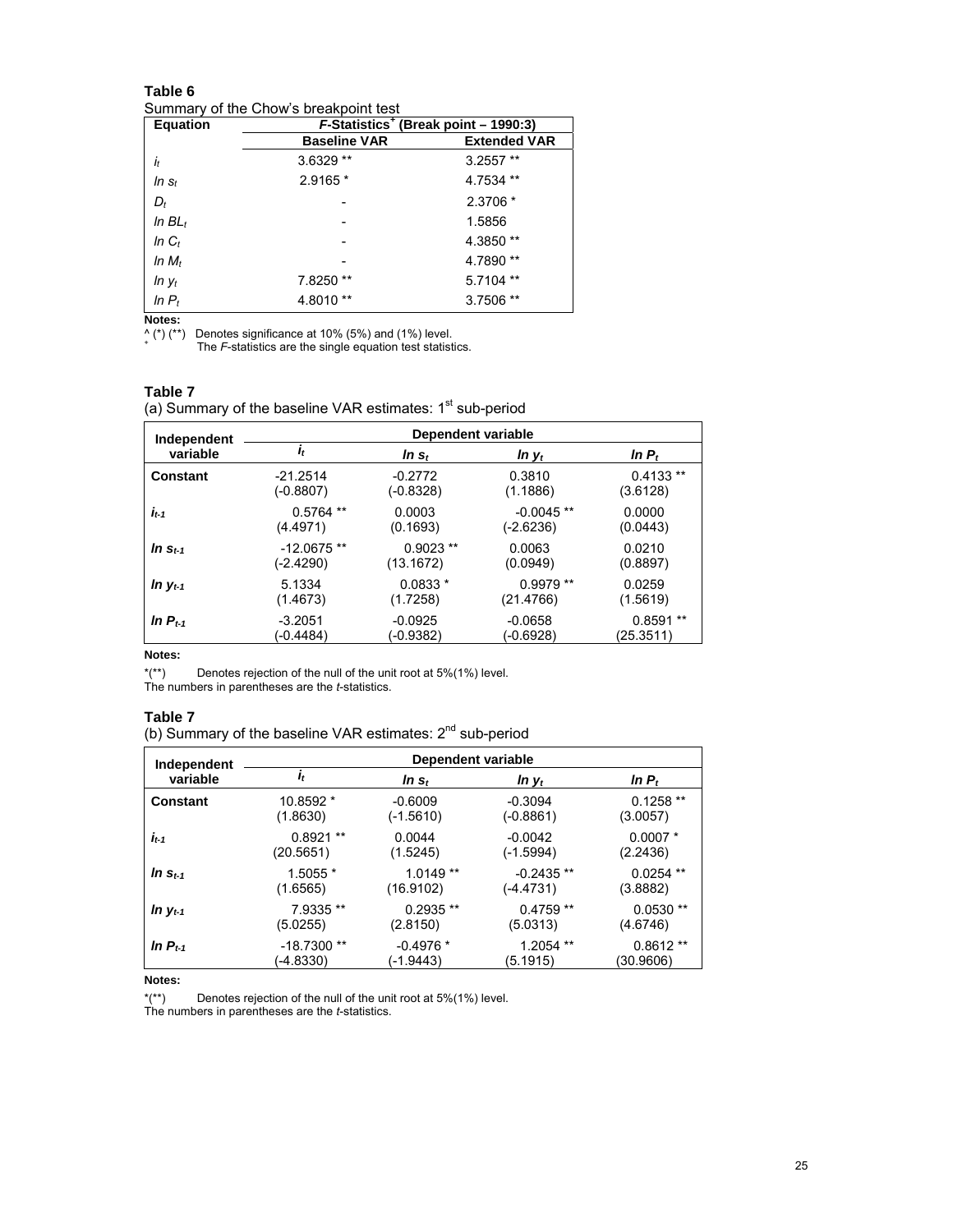| $\sim$ ,<br>$\frac{1}{2}$<br>Independent<br>variable | Dependent variable |             |             |             |             |             |             |             |
|------------------------------------------------------|--------------------|-------------|-------------|-------------|-------------|-------------|-------------|-------------|
|                                                      |                    | $ln s_t$    | D,          | In $BLt$    | In $C_t$    | In $M_t$    | $ln y_t$    | In $P_t$    |
| Constant                                             | 37.5691            | 0.6480      | 5.8037      | 0.2296      | $-1.7088$   | 0.7587      | $-0.3949*$  | 0.0952      |
|                                                      | (0.9797)           | (1.3488)    | (0.4995)    | (0.3941)    | $(-1.6023)$ | (0.7323)    | (-0.8291)   | (0.5796)    |
| $I_{t-1}$                                            | $0.3737**$         | 0.0025      | 0.0718      | 0.0030      | $0.0139**$  | $-0.0173**$ | $-0.0032*$  | $-0.0005$   |
|                                                      | (2.5642)           | (1.3428)    | (1.6257)    | (1.3470)    | (3.4340)    | $(-4.3883)$ | (-1.7483)   | $(-0.8031)$ |
| In $S_{t-1}$                                         | -18.1995 **        | $0.6897**$  | $-2.2831$   | $-0.2080*$  | $-0.2855$   | 0.0816      | 0.0657      | $0.0914**$  |
|                                                      | $(-2.5480)$        | (7.7083)    | $(-1.0549)$ | $(-1.9164)$ | (-1.4372)   | (0.4231)    | (0.7406)    | (2.9896)    |
| $D_{t-1}$                                            | $-0.0357$          | $-0.0000$   | $0.7948**$  | $-0.0108*$  | $-0.0377**$ | $0.0272**$  | $-0.0142**$ | 0.0006      |
|                                                      | $(-0.0911)$        | $(-0.0135)$ | (6.6893)    | $(-1.8137)$ | $(-3.4597)$ | (2.5685)    | (-2.9244)   | (0.3351)    |
| In $BL_{t-1}$                                        | $-3.0167$          | $-0.2063*$  | 1.0320      | $0.5878$ ** | $-0.2843$   | $0.4038*$   | 0.0373      | $0.1117**$  |
|                                                      | $(-0.3767)$        | (-2.0568)   | (0.4253)    | (4.8310)    | $(-1.2769)$ | (1.8665)    | (0.3753)    | (3.2587)    |
| In $C_{t-1}$                                         | $6.0671*$          | $0.0667*$   | $-0.1135$   | $0.0848*$   | $0.8886**$  | $0.1689*$   | $-0.0920**$ | $-0.0341*$  |
|                                                      | (1.9122)           | (1.6782)    | $(-0.1181)$ | (1.7587)    | (10.0712)   | (1.9702)    | $(-2.3359)$ | $(-2.5121)$ |
| In $M_{t-1}$                                         | $-1.1174$          | $0.1811**$  | 0.2987      | $0.1640$ ** | $0.3024$ ** | $0.4652**$  | 0.0218      | $-0.0689**$ |
|                                                      | $(-0.2769)$        | (3.5824)    | (0.2442)    | (2.6741)    | (2.6947)    | (4.2670)    | (0.4340)    | $(-3.9869)$ |
| In $y_{t-1}$                                         | -2.7860            | 0.1106      | $-2.9303*$  | 0.0288      | $0.3770*$   | $-0.0825$   | $0.8873**$  | 0.0349      |
|                                                      | $(-0.4358)$        | (1.3808)    | $(-1.5127)$ | (0.2965)    | (2.1205)    | $(-0.4775)$ | (11.1744)   | (1.2739)    |
| In $P_{t-1}$                                         | 0.9625             | $-0.2965$   | 2.7933      | 0.3936      | $-0.0807$   | $-0.1759$   | $0.3546*$   | $0.8344**$  |
|                                                      | (0.0563)           | $(-1.3832)$ | (0.5388)    | (1.5141)    | (-0.1696)   | $(-0.3806)$ | (1.6686)    | (11.3895)   |

# **Table 8** (a) Summary of the extended VAR estimates:  $1<sup>st</sup>$  sub-period

## **Table 8**

# (b) Summary of the extended VAR estimates: 2<sup>nd</sup> sub-period

| Independent   | Dependent variable |             |            |             |              |             |             |             |
|---------------|--------------------|-------------|------------|-------------|--------------|-------------|-------------|-------------|
| variable      |                    | In $s_t$    | $D_t$      | In $BLt$    | In $C_t$     | In $M_t$    | $ln y_t$    | $ln P_t$    |
| Constant      | 62.8806 **         | 2.0935 **   | $-8.0539$  | 0.6257      | 0.7072       | $-2.4134$   | $1.7475*$   | 0.1806      |
|               | (4.5699)           | (2.3523)    | (-0.4804)  | (1.0304)    | (1.0205)     | (-1.2622)   | (2.0322)    | (1.5517)    |
| $i_{t-1}$     | $0.6704$ **        | $-0.0113**$ | $-0.0578$  | $-0.0029$   | $-0.0141**$  | $-0.0059$   | $-0.0076*$  | 0.0007      |
|               | (10.5109)          | (-2.7336)   | (-0.7435)  | $(-1.0125)$ | (-4.3812)    | (-0.6680)   | $(-1.9153)$ | (1.2127)    |
| In $s_{t-1}$  | 0.6958             | $1.0124**$  | 0.8488     | $-0.1515**$ | $-0.2190**$  | $0.4052**$  | $-0.3050**$ | $0.0223**$  |
|               | (0.7225)           | (16.2522)   | (0.7233)   | $(-3.5635)$ | (-4.5154)    | (3.0279)    | (-5.0671)   | (2.7418)    |
| $D_{t-1}$     | 0.1023             | $-0.0014$   | $0.6107**$ | $-0.0012$   | $-0.0125$ ** | $-0.0376**$ | 0.0033      | 0.0008      |
|               | (1.0984)           | $(-0.2313)$ | (5.3834)   | (-0.2909)   | (-2.6733)    | (-2.9032)   | (0.5659)    | (0.9534)    |
| In $BL_{t-1}$ | $-0.3476$          | $-0.0520$   | 1.6641     | $0.9788**$  | $0.0522*$    | $-0.8602**$ | $-0.1690*$  | 0.0064      |
|               | $(-0.2583)$        | $(-0.5971)$ | (1.0146)   | (16.4766)   | (0.7700)     | (-4.5988)   | (-2.0093)   | (0.5600)    |
| In $C_{t-1}$  | 4.1973 **          | $0.2583**$  | $-0.7414$  | 0.0733      | $1.0613**$   | $0.3592**$  | $0.2406**$  | $-0.0010$   |
|               | (3.8327)           | (3.6472)    | (-0.5556)  | (1.5157)    | (19.2424)    | (2.3601)    | (3.5158)    | (-0.1065)   |
| In $M_{t-1}$  | $-1.7233$          | $-0.1812**$ | $-0.3395$  | $-0.0323$   | $-0.0214$    | 0.1726      | $-0.1051$   | 0.0065      |
|               | (-1.6011)          | (-2.6024)   | (-0.2589)  | $(-0.6794)$ | (-0.3943)    | (1.1540)    | $(-1.5629)$ | (0.7138)    |
| In $y_{t-1}$  | $3.5582$ *         | 0.1024      | 3.8804 *   | $-0.0011$   | $-0.1231$    | 0.3382      | $0.2232*$   | $0.0482$ ** |
|               | (1.8286)           | (0.8139)    | (1.6366)   | $(-0.0125)$ | $(-1.2558)$  | (1.2508)    | (1.8357)    | (2.9260)    |
| In $P_{t-1}$  | $-23.4573**$       | $-0.6457*$  | $-7.8859$  | $-0.1111$   | 0.0053       | $2.4801**$  | 1.4518 **   | $0.8363**$  |
|               | $(-4.6333)$        | (-1.9719)   | (-1.2783)  | (-0.4974)   | (0.0209)     | (3.5253)    | (4.5888)    | (19.5248)   |

#### **Notes:**

\*(\*\*) Denotes significance at 5%(1%) level. The numbers in parentheses are the *t*-statistics.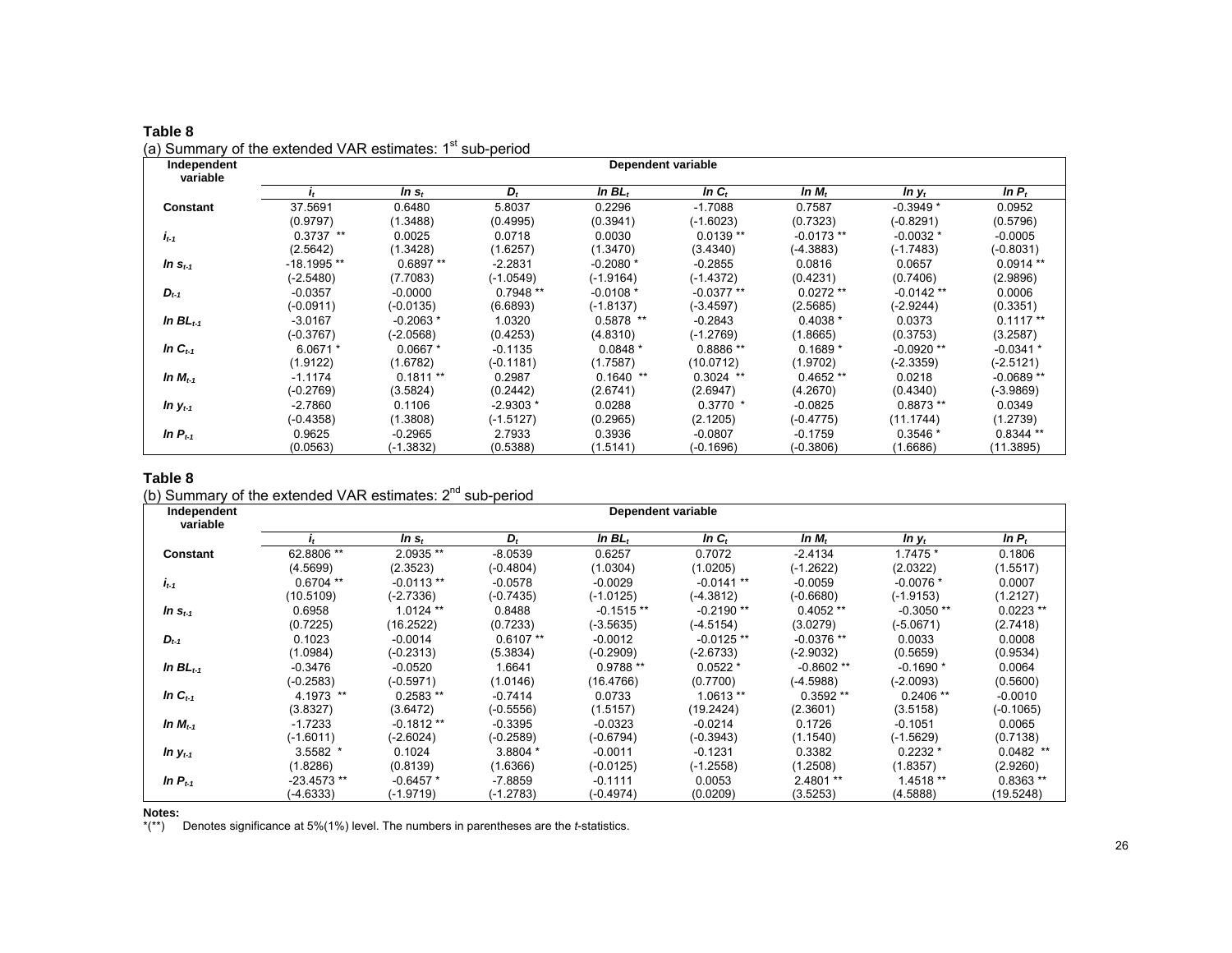(a) Variance decomposition (in percentage) of output to monetary policy shock

|          |                    | <b>Baseline VAR</b>        |                               |
|----------|--------------------|----------------------------|-------------------------------|
| Quarters | <b>Full sample</b> | 1 <sup>st</sup> sub-period | 2 <sup>nd</sup><br>sub-period |
| 2        | 6.46               | 27.07                      | 1.10                          |
| 4        | 12.84              | 42.04                      | 2.14                          |
| 6        | 17.40              | 48.04                      | 2.65                          |
| 8        | 20.13              | 49.86                      | 2.61                          |
| 10       | 21.56              | 49.67                      | 2.50                          |
| 12       | 22.17              | 48.60                      | 2.50                          |
|          |                    |                            |                               |
|          |                    | <b>Extended VAR</b>        |                               |
| Quarters | <b>Full sample</b> |                            | 2 <sup>nd</sup> sub-period    |
| 2        | 12.90              | $1st$ sub-period<br>13.62  | 0.73                          |
| 4        | 19.00              | 18.97                      | 1.02                          |
| 6        | 19.90              | 17.67                      | 4.70                          |
| 8        | 19.87              | 14.91                      | 7.81                          |
| 10       | 19.82              | 12.08                      | 8.31                          |

#### **Table 9**

(b) Variance decomposition (in percentage) of aggregate price level to monetary policy shock

|          |                    | <b>Baseline VAR</b>        |                  |
|----------|--------------------|----------------------------|------------------|
| Quarters | <b>Full sample</b> | 1 <sup>st</sup> sub-period | $2nd$ sub-period |
| 2        | 5.01               | 2.10                       | 12.98            |
| 4        | 5.40               | 1.53                       | 19.87            |
| 6        | 3.86               | 2.03                       | 21.92            |
| 8        | 3.11               | 4.48                       | 22.53            |
| 10       | 3.80               | 8.46                       | 22.57            |
| 12       | 5.37               | 12.96                      | 22.34            |
|          |                    | <b>Extended VAR</b>        |                  |
| Quarters | <b>Full sample</b> | 1 <sup>st</sup> sub-period | $2nd$ sub-period |
| 2        | 0.94               | 2.92                       | 8.49             |
| 4        | 0.58               | 7.54                       | 5.91             |
| 6        | 1.42               | 7.54                       | 5.91             |
| 8        | 3.24               | 5.37                       | 5.42             |
| 10       | 5.45               | 4.30                       | 4.26             |
| 12       | 7.58               | 3.50                       | 3.80             |

## **Table 10**

Standard deviation of interest rate shocks

| <b>VAR category</b> | Full sample | sub-period | $2nd$ sub-period |
|---------------------|-------------|------------|------------------|
| <b>Baseline VAR</b> | 112         | .27        | 0.54             |
| Extended VAR        | .06         | 1.34       | 0.60             |

**Note:** 

The residuals from the interest rate equation in the VAR model are used for computation.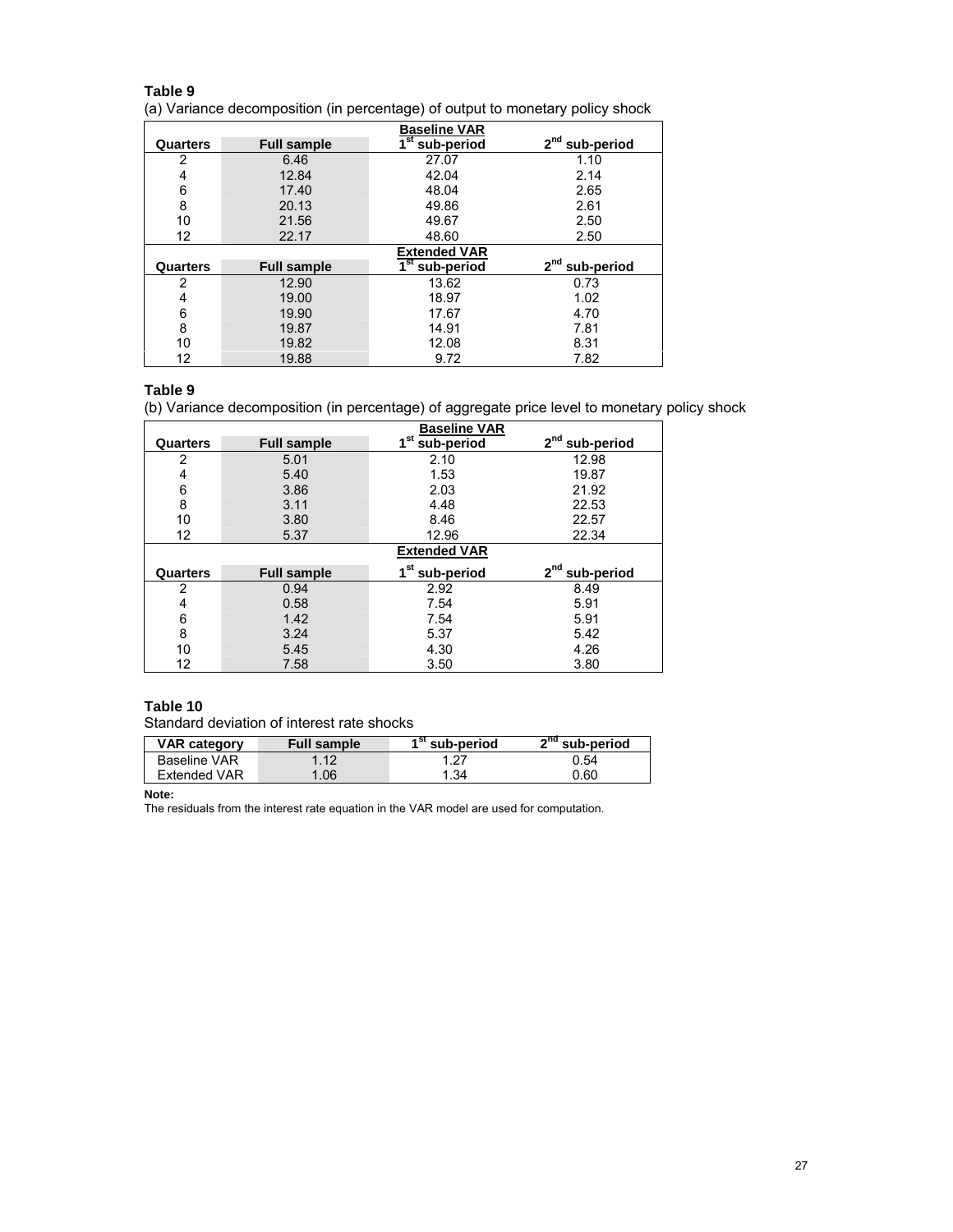|  |  |  | (a) IS equation estimates and diagnostic tests: Full sample analysis |  |  |
|--|--|--|----------------------------------------------------------------------|--|--|
|  |  |  |                                                                      |  |  |

| (1)  | <b>IS equation estimates</b> |                       |                        |               |
|------|------------------------------|-----------------------|------------------------|---------------|
|      | <b>Coefficient</b>           | <b>Baseline model</b> | Model with F2          | Model with F3 |
|      | $\alpha$ <sub>0</sub>        | $0.9721*$             | 0.7846                 | 0.7653        |
|      |                              | (2.1494)              | (1.7391)               | (1.6857)      |
|      | $\alpha_{1}$                 | $0.2571*$             | $0.2670*$              | $0.2734*$     |
|      |                              | (2.0091)              | (2.0166)               | (2.0843)      |
|      | $\alpha_2$                   | $0.5910**$            | $0.5761**$             | $0.5693**$    |
|      |                              | (5.3741)              | (5.2666)               | (5.3117)      |
|      | $\alpha_3$                   | $-0.3459**$           |                        |               |
|      |                              | $(-2.3556)$           |                        |               |
|      | $\alpha_{31}$                |                       | $-0.3745$ **           | $-0.3951**$   |
|      |                              |                       | $(-2.3456)$            | $(-2.4267)$   |
|      | $\alpha_{32}$                |                       | 0.01385                | 0.0202        |
|      |                              |                       | (0.8106)               | (1.0087)      |
| (II) | Diagnostic tests             |                       |                        |               |
|      | Test                         |                       | <b>Test statistics</b> |               |
|      |                              | <b>Baseline model</b> | Model with F2          | Model with F3 |
|      | Heteroscedasticity           |                       |                        |               |
|      | White's test                 | 1.7924                | 1.5022                 | 1.4264        |
|      | (without cross terms)        | [0.1087]              | [0.1669]               | [0.1957]      |
|      | <b>ARCH</b>                  | 0.0141                | 0.2891                 | 0.3716        |
|      |                              | [0.9056]              | [0.5920]               | [0.5435]      |
|      | Autocorrelation              |                       |                        |               |
|      | Breusch-Godfrey LM test      | $6.1044**$            | 6.5457 **              | 6.9458 **     |
|      |                              | [0.0032]              | [0.0022]               | [0.0015]      |

(b) IS equation estimates and diagnostic tests: Sub-period analysis

| (1)<br><b>IS equation</b> |                       |             |                        |               |                          |               |  |  |
|---------------------------|-----------------------|-------------|------------------------|---------------|--------------------------|---------------|--|--|
| estimates                 |                       |             |                        |               |                          |               |  |  |
| <b>Coefficient</b>        | <b>Baseline model</b> |             | Model with F2          |               |                          | Model with F3 |  |  |
|                           | $1st$ sub-            | $2nd$ sub-  | $1st$ sub-             | $2nd$ sub-    | $1st$ sub-<br>$2nd$ sub- |               |  |  |
|                           | period                | period      | period                 | period        | period                   | period        |  |  |
| $\alpha_o$                | 0.8460                | $-0.0424$   | 0.4822                 | $-0.1453$     | 0.4317                   | $-0.1111$     |  |  |
|                           | (1.4535)              | $(-0.0551)$ | (0.8987)               | $(-0.1757)$   | (0.8285)                 | $(-0.1366)$   |  |  |
| $\alpha_1$                | 0.0300                | $0.3908*$   | 0.0550                 | $0.3733**$    | 0.0430                   | $0.3785*$     |  |  |
|                           | (0.1682)              | (2.3692)    | (0.3226)               | (2.3314)      | (0.2549)                 | (2.3545)      |  |  |
| $\alpha_{2}$              | $0.8942**$            | $0.2815**$  | $0.8364**$             | $0.2790**$    | $0.8372**$               | $0.2773**$    |  |  |
|                           | (8.5431)              | (3.1847)    | (10.3404)              | (3.1040)      | (10.8659)                | (3.1082)      |  |  |
|                           | $-0.2266$             | 0.0137      |                        |               |                          |               |  |  |
|                           | $(-1.0043)$           | (0.0487)    |                        |               |                          |               |  |  |
|                           |                       |             | $-0.3298**$            | $-0.1125$     | $-0.3462$ **             | $-0.1254$     |  |  |
|                           |                       |             | $(-2.9258)$            | $(-0.3486)$   | $(-3.1156)$              | $(-0.3609)$   |  |  |
| $\alpha_{32}$             |                       |             | 0.1082                 | 0.0154        | 0.1063                   | 0.0186        |  |  |
|                           |                       |             | (1.0412)               | (0.5071)      | (1.0161)                 | (0.4588)      |  |  |
| (II) Diagnostic tests     |                       |             |                        |               |                          |               |  |  |
| Test                      |                       |             | <b>Test statistics</b> |               |                          |               |  |  |
|                           | <b>Baseline model</b> |             | Model with F2          |               |                          | Model with F3 |  |  |
|                           | $1st$ sub-            | $2nd$ sub-  | $1st$ sub-             | $2^{nd}$ sub- | $1st$ sub-               | $2nd$ sub-    |  |  |
|                           | period                | period      | period                 | period        | period                   | period        |  |  |
| Heteroscedasticity        |                       |             |                        |               |                          |               |  |  |
| White's test              | 2.0307                | 2.1353      | 1.8685                 | 1.4926        | 1.9432                   | 1.5715        |  |  |
| (without cross)           | [0.0876]              | [0.0644]    | [0.0991]               | [0.1832]      | [0.0863]                 | [0.1568]      |  |  |

0.3517 [0.5566]

21.0931 \*\* [0.0000]

0.5807 [0.4492]

8.1882 \*\* [0.0060]

0.4103 [0.5256]

19.5220 \*\* [0.0001]

0.5966 [0.4431]

7.9993 \*\* [0.0066]

LM test **Notes:** 

terms)

**Autocorrelation**  Breusch-Godfrey

\*\* (\*) Denotes significance at 5% (1%) level.

[0.6795]

20.4402 \*\* [0.0000]

**ARCH** 0.1732

The numbers in parentheses and brackets are the *t*-statistics and the p-values respectively.

8.8835 \*\* [0.0043]

0.4834 [0.4897]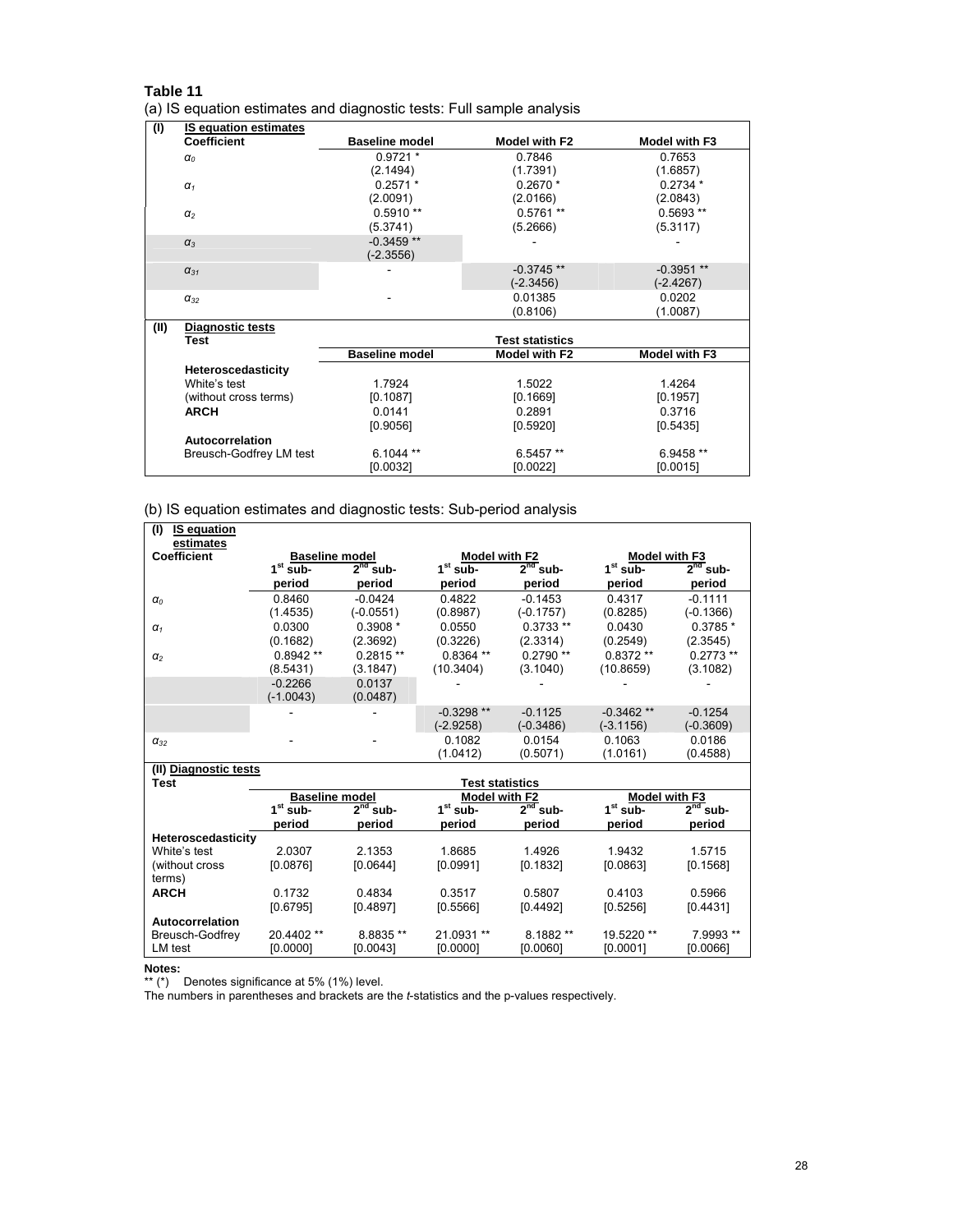| Table 12                                           |  |
|----------------------------------------------------|--|
| (a) IS equation re-estimates: Full sample analysis |  |

| (I) IS equation estimates                                |                          |                        |                      |
|----------------------------------------------------------|--------------------------|------------------------|----------------------|
| <b>Coefficient</b>                                       | <b>Baseline model</b>    | <b>Model with F2</b>   | <b>Model with F3</b> |
| $\beta_{0}$                                              | $0.9287*$                | 0.5926                 | 0.5788               |
|                                                          | (1.9025)                 | (1.2035)               | (1.1621)             |
| $\beta_1$                                                | $0.2788*$                | $0.3100**$             | $0.3219**$           |
|                                                          | (2.2426)                 | (2.3412)               | (2.4756)             |
| $\beta_{21}$                                             | $0.7140**$               | $0.7008**$             | $0.6951**$           |
|                                                          | (5.7285)                 | (5.5191)               | (5.5873)             |
| $\beta_{22}$                                             | $-0.2063**$              | $-0.2043**$            | $-0.2045**$          |
|                                                          | $(-3.2267)$              | $(-3.2372)$            | $(-3.2105)$          |
| $\beta_{31}$                                             | $-0.0830$<br>$(-0.4427)$ |                        |                      |
| $\beta_{31,i}$                                           |                          | $0.0622**$             | 0.1023               |
|                                                          |                          | (0.3396)               | (0.5957)             |
| $\beta$ <sub>41,i</sub>                                  |                          | $-0.0433$              | $-0.0546$            |
|                                                          |                          | $(-1.1146)$            | $(-1.2664)$          |
| $\beta_{32}$                                             | $-0.2537*$               |                        |                      |
|                                                          | $(-2.1191)$              |                        |                      |
| $\beta_{32,i}$                                           |                          | $-0.4493**$            | $-0.5337**$          |
|                                                          |                          | $(-3.9024)$            | $(-4.1452)$          |
| $\beta_{42,i}$                                           |                          | $0.0674*$              | $0.0904*$            |
|                                                          |                          | (1.7842)               | (2.0376)             |
| (I) Diagnostic tests                                     |                          | <b>Test statistics</b> |                      |
| <b>Test</b>                                              | <b>Baseline model</b>    | Model with F2          | Model with F3        |
|                                                          |                          |                        |                      |
| Heteroscedasticity<br>White's test (without cross terms) | 1.4120                   | 1.1786                 | 1.1206               |
|                                                          | [0.1876]                 | [0.3061]               | [0.3520]             |
| <b>ARCH</b>                                              | 0.3241                   | 0.0117                 | 0.0903               |
|                                                          | [0.5704]                 | [0.9142]               | [0.7645]             |
| Autocorrelation                                          |                          |                        |                      |
| Breusch-Godfrey LM test                                  | 4.6501                   | 6.7174                 | 5.1739               |
|                                                          | [0.0119]                 | [0.0111]               | [0.0252]             |
|                                                          |                          |                        |                      |

**Notes:** 

\*(\*\*) Denotes significance at 5%(1%) level.

The numbers in parentheses and brackets are the *t*-statistics and p-values respectively.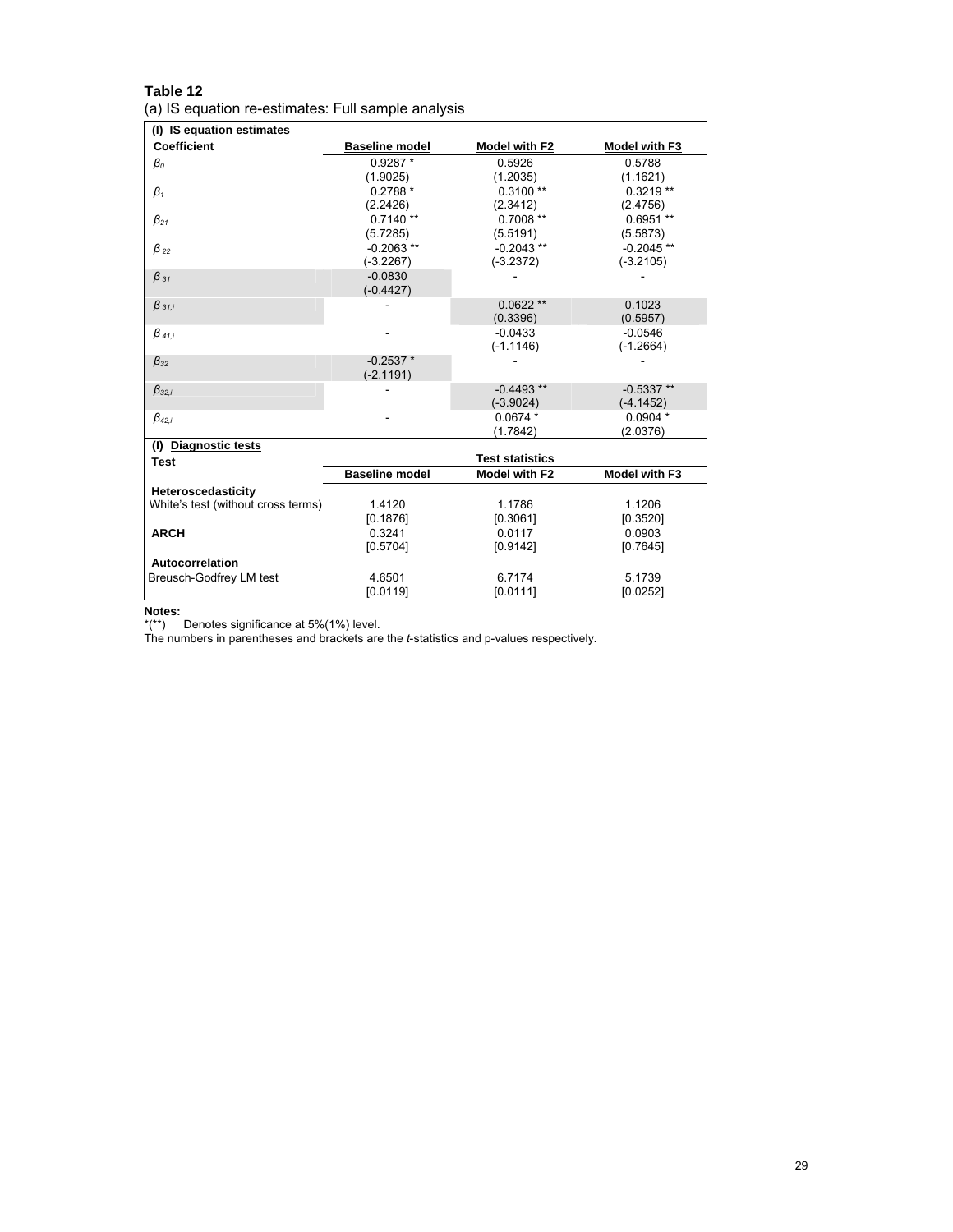| (1)<br><b>IS equation</b> |                          |                       |             |                      |                            |                  |
|---------------------------|--------------------------|-----------------------|-------------|----------------------|----------------------------|------------------|
| estimates                 |                          |                       |             |                      |                            |                  |
| Coefficient               |                          | <b>Baseline model</b> |             | <b>Model with F2</b> |                            | Model with F3    |
|                           | <sup>st</sup> sub-period | $2nd$ sub-period      | sub-period  | $2nd$ sub-period     | 1 <sup>st</sup> sub-period | $2nd$ sub-period |
| $\beta_o$                 | 0.2770                   | $-0.8068$             | 0.1039      | $-0.8447$            | 0.0870                     | $-0.7965$        |
|                           | (1.1721)                 | $(-0.8309)$           | (0.4271)    | $(-0.8039)$          | (0.3569)                   | $(-0.7712)$      |
| $\beta_1$                 | 0.0774                   | $0.4406*$             | 0.1250      | $0.4245*$            | 0.1100                     | $0.4241*$        |
|                           | (0.9576)                 | (2.4674)              | (1.5269)    | (2.2666)             | (1.3454)                   | (2.2923)         |
| $\beta_{21}$              | 1.5301 **                | $0.3866**$            | 1.4294 **   | 0.3882 **            | 1.4178 **                  | $0.3924**$       |
|                           | (16.3765)                | (4.1990)              | (15.9237)   | (3.9685)             | (15.7896)                  | (4.0211)         |
| $\beta_{22}$              | $-0.7124$ **             | $-0.3917**$           | $-0.6609**$ | $-0.3730**$          | $-0.6470**$                | $-0.3714$ **     |
|                           | $(-8.1313)$              | $(-5.2737)$           | $(-7.3131)$ | (-4.8568)            | (-7.0068)                  | $(-4.8365)$      |
| $\beta_{31}$              | 0.0825                   | 0.7764                |             |                      |                            |                  |
|                           | (0.6905)                 | (1.4179)              |             |                      |                            |                  |
| $\beta_{31,i}$            |                          |                       | 0.1280      | $2.0014**$           | 0.0886                     | 1.9726 **        |
|                           |                          |                       | (1.1332)    | (2.9162)             | (0.7913)                   | (2.7345)         |
| $\beta$ 41,i              |                          |                       | 0.0154      | $-0.1141$            | 0.0392                     | $-0.1377*$       |
|                           |                          |                       | (0.2072)    | $(-1.4057)$          | (0.6284)                   | $(-1.3659)$      |
| $\beta_{32}$              | $-0.1814$                | $-0.4259$             |             |                      |                            |                  |
|                           | $(-1.3370)$              | $(-0.6495)$           |             |                      |                            |                  |
| $\beta_{32,i}$            |                          |                       | $-0.3687**$ | $-1.7603**$          | $-0.3387$                  | $-1.7854**$      |
|                           |                          |                       | $(-3.1963)$ | $(-2.6174)$          | $(-1.1218)$                | $(-2.5550)$      |
| $\beta_{42,i}$            |                          |                       | 0.0772      | $0.1267*$            | 0.0478                     | $0.1572*$        |
|                           |                          |                       | (1.4264)    | (1.8491)             | (1.1564)                   | (1.7827)         |

| (II)<br><b>Diagnostic tests</b>    |                            |                                                     |                            |                               |                |                               |  |
|------------------------------------|----------------------------|-----------------------------------------------------|----------------------------|-------------------------------|----------------|-------------------------------|--|
| <b>Test</b>                        |                            |                                                     |                            | Test statistics               |                |                               |  |
|                                    |                            | <b>Baseline model</b>                               |                            | Model with F2                 |                | Model with F3                 |  |
|                                    | 1 <sup>st</sup> sub-period | $2^{nd}$<br>$^{\scriptscriptstyle\rm o}$ sub-period | 1 <sup>st</sup> sub-period | 2 <sup>nd</sup><br>sub-period | 1st sub-period | <sub>2</sub> nd<br>sub-period |  |
| Heteroscedasticity                 |                            |                                                     |                            |                               |                |                               |  |
| White's test (without cross terms) | 1.0512                     | 0.9464                                              | 1.1386                     | 0.8265                        | 1.2243         | 0.8431                        |  |
|                                    | [0.4276]                   | (0.5199)                                            | [0.3737]                   | (0.6377)                      | [0.3166]       | (0.6210)                      |  |
| <b>ARCH</b>                        | 0.0090                     | 0.7975                                              | 0.0187                     | 0.1001                        | 0.0304         | 0.1877                        |  |
|                                    | [0.9250]                   | [0.3757]                                            | [0.8918]                   | [0.7529]                      | [0.8625]       | [0.6665]                      |  |
| Autocorrelation                    |                            |                                                     |                            |                               |                |                               |  |
| Breusch-Godfrey LM test            | 4.6432                     | 1.7128                                              | 1.3146                     | 3.4360                        | 0.9003         | 3.1496                        |  |
|                                    | [0.0167]                   | [0.1966]                                            | [0.2601]                   | [0.0697]                      | [0.3498]       | [0.0820]                      |  |

**Note:** 

\*(\*\*) Denotes significance at 5%(1%) level.

(b) IS equation re-estimates: Sub-period analysis

The numbers in parentheses and brackets are the *t*-statistics and p-values respectively.